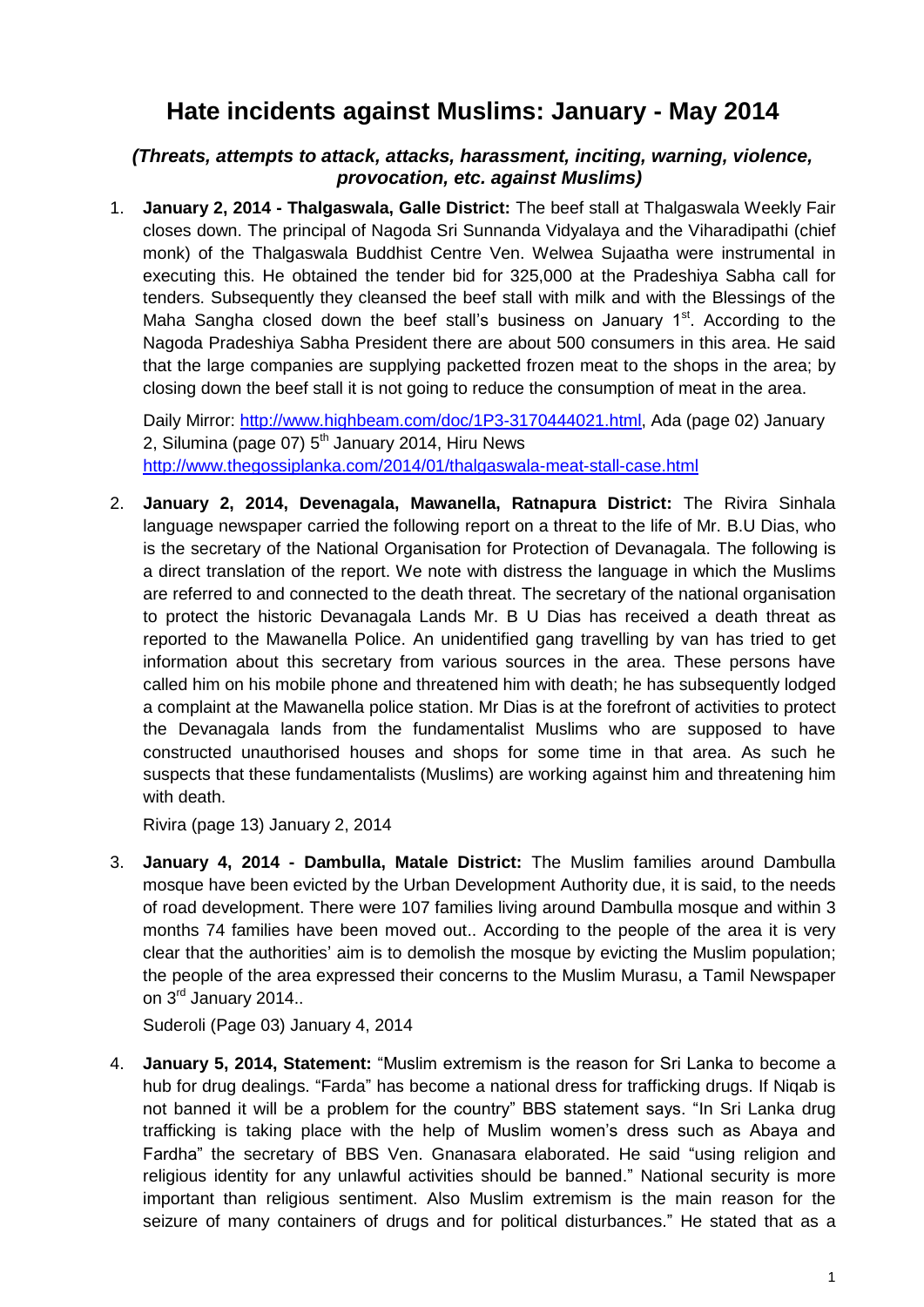result of Muslim extremism Sri Lanka should not become one among the list of Middle East countries.

Virakesari (Page 1) January 5, 2014

5. **January 7, 2014 – Media Conference:** The Bodu Bala Sena (BBS) demanded a complete ban on Halal certification in Sri Lanka and launched a new campaign to achieve that goal. Bodu Bala Sena General Secretary, Ven. Gnanasara Thera said that they are against the new company formed to issue Halal certification. The ACJU announced on January 6, 2014 that the issuing of Halal certificates will continue under a new company formed by reputed and respected professionals in Sri Lanka and not by the ACJU. The role of ACJU in this regard would be in providing consultations on any technicalities of the concept of Halaal compliance, as a social obligation and responsibility towards the Sri Lankan society while facilitating global requirements, ACJU said. "The new company is expected to carry out compliance validation processes on request to meet both local consumer demands as well as international export pre-requisites, similar to several other consumer good certifications currently available in Sri Lanka," ACJU said.

Bodu Bala Sena urges to ban halal and All Ceylon Jamiyyathul Ulama (ACJU) for leading the country towards separation and cheating the entire country by giving false promises. It also warns the Sinhala businessmen that it will work for the downfall of their business if they accept Halal certification. Reacting to a statement by the All Ceylon Jamiyyathul Ulama (ACJU) that it would stop issuing Halal certificates and a separate company will continue the operation, the Bodu Bala Sena (BBS) organisation said today that though they respect the right of Muslims to consume Halal products it should not be enforced on others. BBS General Secretary Ven. Ganasara told a news conference held at the Buddhist Centre in Kirillapone that the BBS was planning to re-launch the campaign against the enforcement of Halal products on those belonging to other religions. "This new move by the ACJU proves that so far they have hoodwinked the public and the authorities as we believe that this new "unidentified company" to be another part of the ACJU dressed in a different garb. So we are going to intervene in this matter" he said. He further said the ACJU was trying to create separatism by implementing Sharia law in Sri Lanka through the Halal certification process. Ven. Gnanasara stated that with regard to this issue the Defence Secretary too has to take the responsibility although he too was cheated by the ACJU.

<http://colombogazette.com/2014/01/07/bbs-demands-halal-ban/> , Daily Mirror (page 01)

<http://www.dailymirror.lk/news/41322-bbs-planning-to-re-launch-halal-campaign.html>

Ada (page 01) Lakbima (Page 05) Lankadeepa (page 08) Sudar (page 01) Thinakural (page 02) and Virakesari (page 01) all of  $08<sup>th</sup>$  January, [https://www.youtube.com/watch?v=wjbCIdP3t4E,](https://www.youtube.com/watch?v=wjbCIdP3t4E) [http://www.dailymirror.lk/news/41322-](http://www.dailymirror.lk/news/41322-bbs-planning-to-re-launch-halal-campaign.html)

[bbs-planning-to-re-launch-halal-campaign.html](http://www.dailymirror.lk/news/41322-bbs-planning-to-re-launch-halal-campaign.html)

6. **January 9, 2014 Media Conference:** General Secretary of the BBS, Ven. Gnanasara Thera said at a media conference held at the National Buddhist Centre in Kirillapone that in the name of Halal the country is once again facing separatism. He wants to mobilise from children to the elders to support his campaign to ban the All Ceylon Jamiyyathul Ulama (ACJU) as well as Halal from this country. He accuses the ACJU as cheating the country by stating that it will withdraw from issuing Halal and reiterated many of the points raised at the meeting on the  $7<sup>th</sup>$  of January. He also stated that if there are orders to remove the VIP and VVIP labels and stickers pasted on the windscreen of vehicles, there should be a ban on Burkha and Nikab of the Muslims.

Mawbima (page 10) January 9, 2014, Lankadeepa (page 16) 11<sup>th</sup> January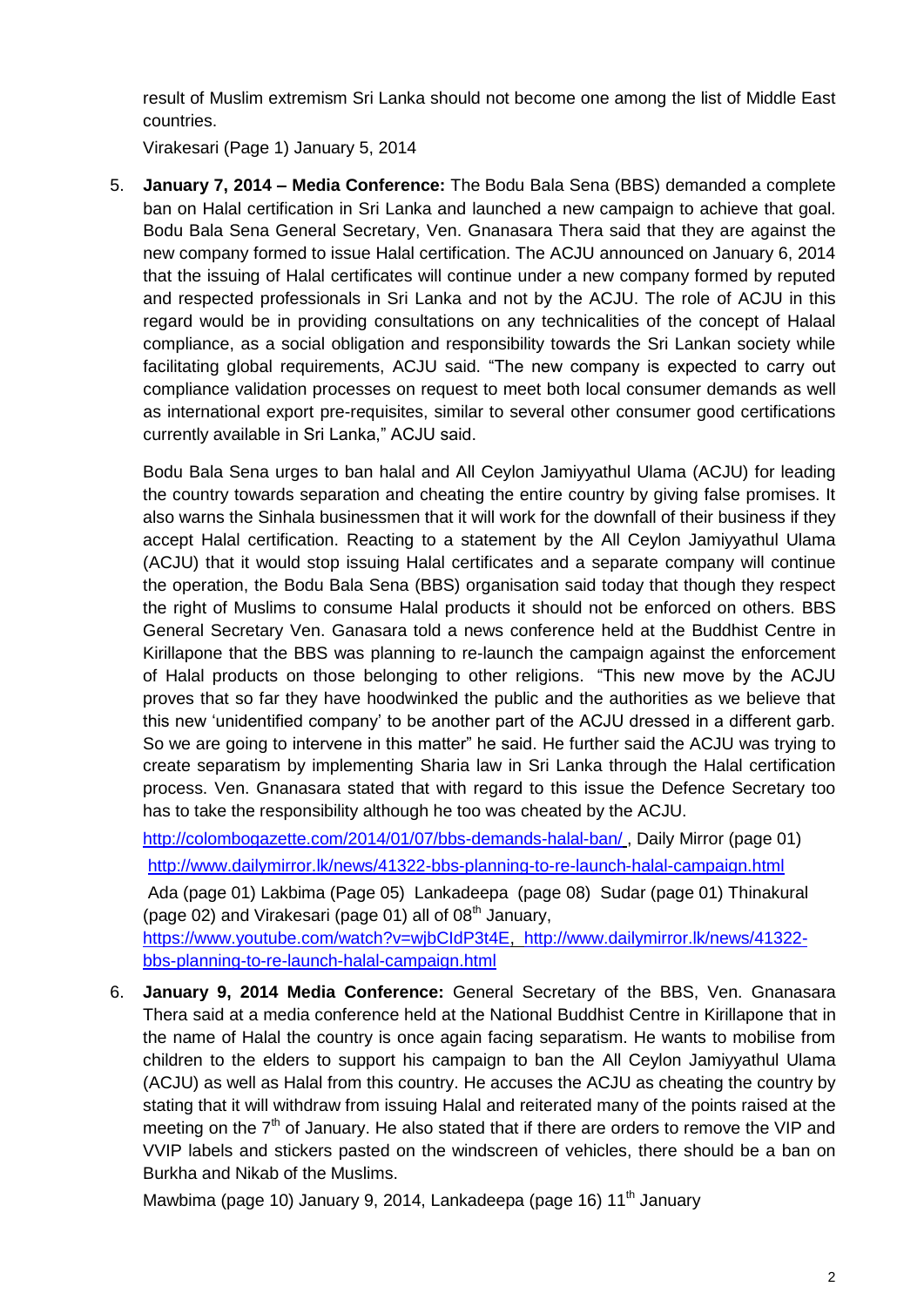7. **January 12, 2014: Media Interview:** The Bodu Bala Sena claimed that All Ceylon Jamiyyathul Ulama (ACJU) distanced itself from issuing Halal certificates to mislead the society. BBS General Secretary Ven. Gnansara told Ceylon Today yesterday that they will not stop their campaign against the Halal issue. He said that issuing Halal certification for export products was acceptable, but for local products such a certificate was not needed. "Religious organizations cannot decide what people should consume. In order to ensure the safety of the food, there are certifications such as SLS and ISO," he noted.

[http://www.ceylontoday.lk/16-52724-news-detail-bbs-claims-acju-misleading-society-on](http://www.ceylontoday.lk/16-52724-news-detail-bbs-claims-acju-misleading-society-on-halal.html)[halal.html](http://www.ceylontoday.lk/16-52724-news-detail-bbs-claims-acju-misleading-society-on-halal.html)

8. **January 12, 2014: Letter:** The National Freedom Front (NFF)<sup>1</sup> sending a letter to the ACJU, emphasized that issuing Halal certification was totally for commercial purposes and not for religious purposes. NFF media spokesman Mohommad Musammil, in his letter, said that giving the authority of issuing Halal certifications to a private company confirms the commercial nature of it. "This can be seen as an attempt to continue Halal certification despite the protests by the public. Changing the institute, which issues Halal certification, is not a solution to the issue. Instead of Halal certification, mentioning the items contained in a food product is sufficient," he said. He further said that the concept of Halal was completely based on trust. Therefore, it was not a sin for a Muslim person if he eats non-Halal food unintentionally. The NFF further questioned the ACJU about the benefit that the Muslim community gained by bringing back the Halal issue.

[http://www.ceylontoday.lk/16-52724-news-detail-bbs-claims-acju-misleading-society-on](http://www.ceylontoday.lk/16-52724-news-detail-bbs-claims-acju-misleading-society-on-halal.htmll)[halal.htmll](http://www.ceylontoday.lk/16-52724-news-detail-bbs-claims-acju-misleading-society-on-halal.htmll)

9. **January 12, 2014 – BBS Media interview with Irudina Sinhala language newspaper:**  The theme of discussion was mainly on abolishing the Halal concept and the ACJU as the BBS feels it/they promote separatism. Answering questions posed by the journalist, the BBS says, "we are trying to protect the traditional Muslims from the Wahabis, we are against the ACJU for trying to issue Halal to the general consumers. We want the country to have one law; the religious leaders cannot issue certificates for consumer items. This halal law comes under the Sharia law. If there is a violation of this law by someone then will the punishment be under Sharia law? This is the reason why we reject this "Ven. Gnanasara says. The BBS is concerned why there is a law for Muslims to be permitted to wear the Niqab and the Burqa when others are required to remove their helmets and caps when entering a bank. Students sitting exams cannot also be identified when in Niqab. If there is a law to remove tinted glass from the vehicles the Muslim women should also do away with the Niqab and Burqa he says.

Irudina (page 8)  $12<sup>th</sup>$  January

10. **January 13, 2014 – Statement:** Dilantha Withanage the CEO of the Bodu Bala Sena said that BBS has re-launched their Halal campaign from Mahiyangana and in mid-February it will organise a massive campaign against Halal, in Colombo. He further said that BBS had a successful campaign last year where the ACJU had assured to do away with Halal in this country. He blamed them for handing over Halal certification to a company which he perceives as encouraging separatism in the country. "We are not against the Muslims consuming Halal, but we don"t want Halal to be imposed on to other communities," he stressed. He indicated that the BBS will go from house to house and temple to temple to canvass against Halal until the Halal is completely wiped out from this country.

Sudaroli (Page 1) January 14, 2014

The NFF is a political party led by Vimal Weeravansa, formerly of the JVP.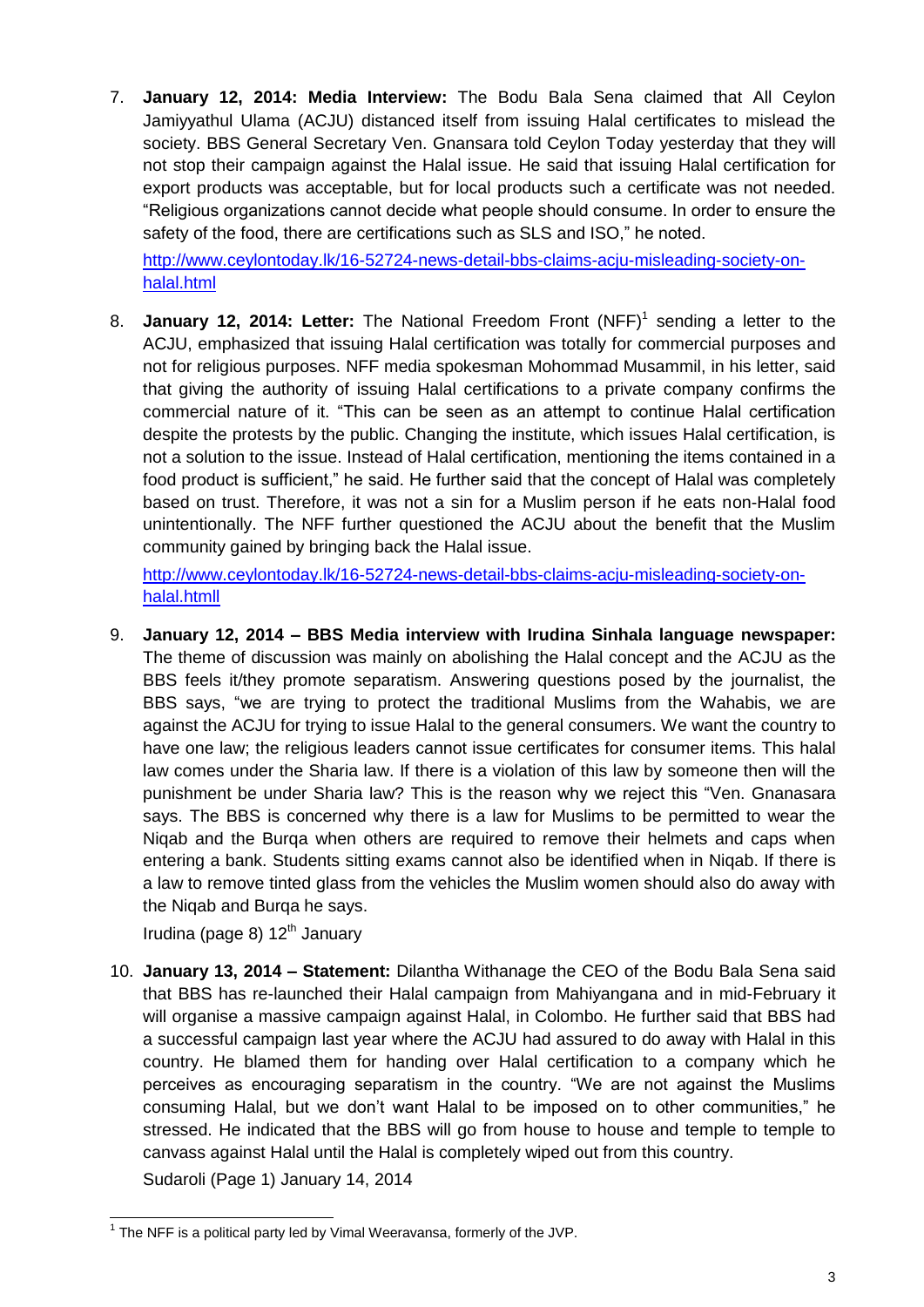11. **January 14, 2014 – Media Interview with BBS Ven. Gnanasara:** After the ACJU last week announced that that the Halal certificates will be issued by the new authority "The Halal Accreditation Council (HAC) (Guarantee) Ltd." the General Secretary of the Bodhu Bala Sena (BBS), Ven. Gnanasara in an interview with Ceylon Today said, they will continue to protest against the issuing of Halal Certificates. Ven. Gnanasara said that in the near future BBS will reinstate its General Summit programme. "Not only are we just requesting the people to protest against Halal but we are also going to meet the relevant organizations. By hook or by crook, we will solve this problem". "We have already implemented a programme to take this message from the farmer in the village at the grassroots level, to the rich living in mansions. We are not shouting because of a problem with the symbol. What we are against is the Muslim extremism that comes in with the Halal process. This can very adversely affect even the government at upcoming elections. Up until now we have managed to establish a level of governance to stop any unrest that could possibly occur and while we have listened to elders and conducted our protests with certain restraint and control, now our time of patience is over" he stated. He accused the government of deceived everyone including BBS. He asked the government"s ruling authorities and governing bodies whether they are going to allow these people and their organizations to dance to their own tune. He said "the most powerful weapon in our arsenal is the public"s power. We are going to arm ourselves with this weapon further." "So, at the suitable time we will wield this weapon and use it. When such a controversy has taken place in our society because of this Halal business and if the authorities have not been able to solve this problem affecting the Sinhalese Buddhists, the government must think about whether they are going to listen to the 90% majority or the 9% minority" he stated.

[http://www.ceylontoday.lk/89-52831-news-detail-is-the-government-going-to-listen-to-the-9](http://www.ceylontoday.lk/89-52831-news-detail-is-the-government-going-to-listen-to-the-9-or-the-90.html) [or-the-90.html](http://www.ceylontoday.lk/89-52831-news-detail-is-the-government-going-to-listen-to-the-9-or-the-90.html)

12. **January 18, 2014 – Accusation:** "There is a link between the draft resolution to the UNHRC by the American and the complaints that the Young Mens Muslim Association (YMMA) wants to submit to the UNHRC. The international Muslim fundamentalists are behind these initiatives" accused Ven. Gnanasara. "We are not going to give up the struggle to defeat the plot of the Wahabi movement that want to make Sri Lanka a Muslim colony" Ven. Gnanasara said. He was responding to the statement of YMMA which wants to complain to the UNHRC regarding the harassments caused to the Muslims by the Buddhist groups. "We are deeply suspicious of the ACJU, YMMA and the Muslim organisations" he further said. The hijab and face cover are threat to the national security, he stressed.

Virakesari (Page 1) January 18, 2914

13. **January 19, 2014 – Mawathagama, Kurunegala District:** Two " Be Silent" sign boards belonging to two mosques on the Kandy – Kurunegala road in Mawathagama town were set on fire using tyres. Unidentified individuals have done this on  $19<sup>th</sup>$  at 1.30 a.m. Since the fire caused damage to the nearby electricity transformer the surrounding people gathered and saved the transformer. BBS demanded the Mawathagama police to remove these boards last year. When the police attempted to remove them on 12.08.2013 the people of the area opposed it, thus creating tension between the police and Muslims. Following this incident the trustees of the two mosques filed cases in the Mawathagama Magistrate court and the Kurunegala High court and the cases are still pending.

Thinakural (Page 1) January 20, 2014

14. **January 21, 2014 – Ashroff Mawatha off Bauddhaloka Mawatha Colombo 7, Colombo District:** The United National Party accuses the Government of Sri Lanka of attempting to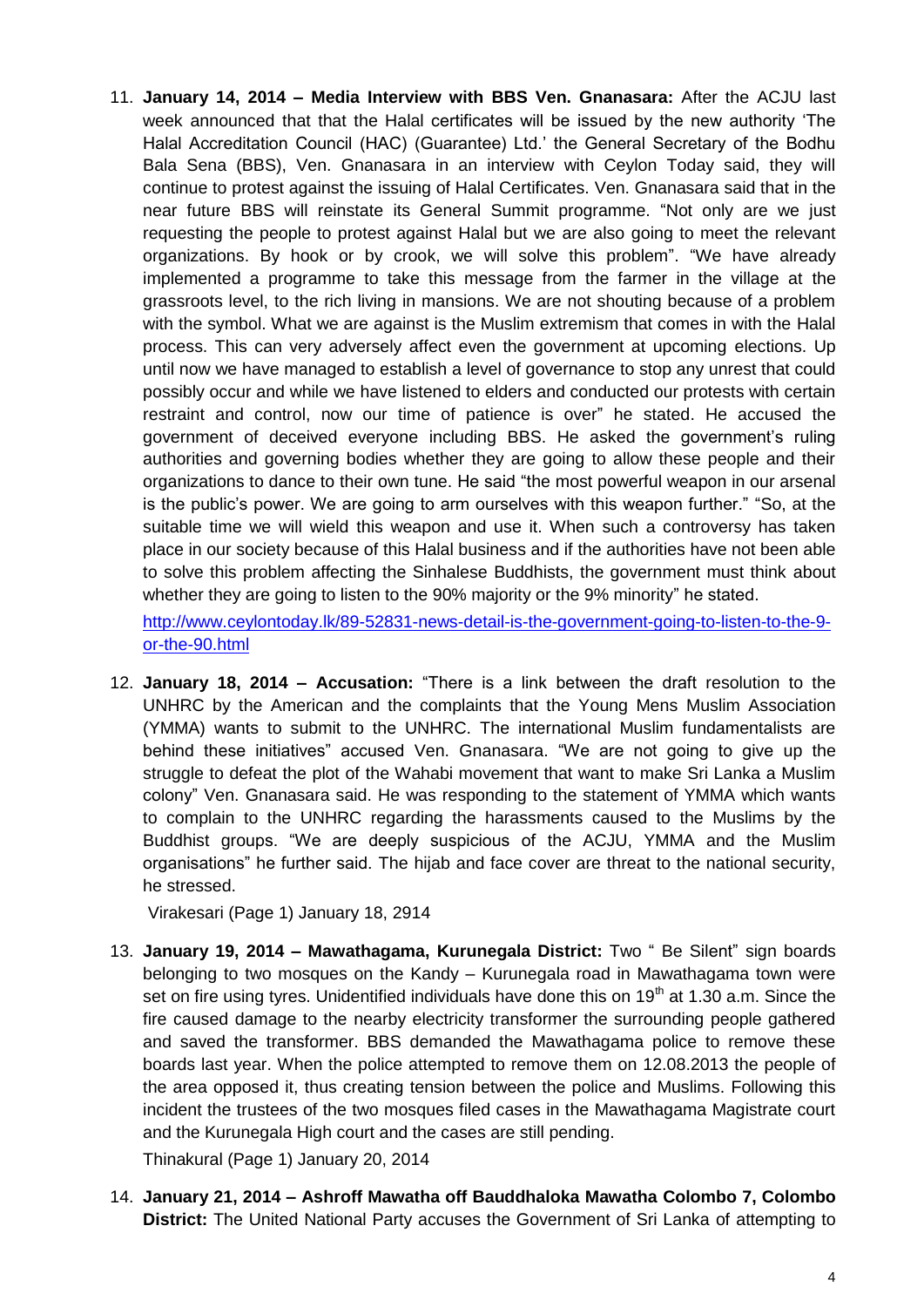evict around 100 Muslim families from Bauddhaloka Mawatha. The Sri Lanka Government has sold nine acres of prime land to the Russian Embassy, for its upcoming project, bordering Bauddhaloka Mawatha. It is learnt that the government has promised the Russians that it would be clearing the areas in the vicinity in order to create a feasible environment for the embassy. If this happens, around one hundred families, who have been living in the area for over 100 years, will face eviction from their ancestral homes. An equally old mosque, built with the hard work and sweat of the Muslim families living in the vicinity, will be destroyed. All those living in the area are Muslims, and claim to have settled down there during colonial rule. The land was crown land when they settled on it as early as 1909. They held documentary proof that their forefathers settled in those areas during British rule. According to the documents, the land belonged to the Victoria Golf Club and had been leased to the settlers in early 19th century. According to the spokesman for the Russian Embassy the government had promised to clear up the land under the city beautification project. The Sri Lankan Government badly needs the support of the Russians to overcome the international presser on it, the UNP claims. Muslims are part of the largely minority population groups that are being displaced by the city beautification plans.

Sudar Oli January 21 page 3, Ceylon Today January 27, 2014 Page 7: <http://www.ceylontoday.lk/90-54070-news-detail-facing-eviction.html> <http://www.highbeam.com/doc/1P3-3186108141.html>

15. **February 2, 2014 - Response of Minister of External Affairs Prof G L Peiris:** Minister of External Affairs Prof. G L Peiris has tried to explain a wave of attacks on churches and mosques, by claiming that these were community reactions to unauthorised facilities. With respect to the incidents against the places of religious worship the Minister of External Affairs Prof G L Peiris observed that in many instances the facilities concerned were not mosques or churches but makeshift prayer centers whose operations had irked relevant communities. He pointed out that there are laws regarding the establishment of places of religious worship and refuted insinuations of impunity, observing that the law has been set in motion with those violating the law being apprehended and charged in court. The above was his response to Nisha Biswal, Assistant Secretary of State for South and Central Asian Affairs in the United States Department of State during her recent visit to Sri Lanka.

[http://www.nation.lk/edition/news-online/item/25500-prof-peiris-responds.html,](http://www.nation.lk/edition/news-online/item/25500-prof-peiris-responds.html) [https://www.colombotelegraph.com/index.php/rajapaksa-regime-confirms-rajpals-position](https://www.colombotelegraph.com/index.php/rajapaksa-regime-confirms-rajpals-position-on-church-and-mosque-attacks-reactions-by-local-community-to-unauthorised-facilities/)[on-church-and-mosque-attacks-reactions-by-local-community-to-unauthorised-facilities/](https://www.colombotelegraph.com/index.php/rajapaksa-regime-confirms-rajpals-position-on-church-and-mosque-attacks-reactions-by-local-community-to-unauthorised-facilities/) [http://aramid5.rssing.com/chan-3973310/all\\_p118.html](http://aramid5.rssing.com/chan-3973310/all_p118.html)

16. **February 7, 2014 – Court Evidence:** The General Secretary of the Bodu Bala Sena (BBS), Ven. Galaboda Aththe Gnanasara, giving evidence in a Court hearing, on an attack on the Thalahena Calvary Church, alleged that 374 organizations, registered under the Company Act, are involved in 'unethical conversions' of Buddhists in the country. He alleges that the police, under the instructions of the Attorney General's Department, had provided 'protection' to those institutions. The newspaper reported that such assertions, though unverified, tend to generate strong reactions from certain quarters of the population. BBS blame the aggrieved party for inviting trouble or getting attacked.

<http://www.ceylontoday.lk/83-55186-news-detail-see-no-evil-hear-no-evil-speak-no-evil.html>

17. **February 7, 2014 - Media interview with Minister of Foreign Affair GL Peiris where he reiterates his response to Nisha Biswal reported in incident of Feb 2, 2014:** In an interview to the Ceylon today Prof. G.L. Peiris said "In many cases, those are not churches, temples or mosques; those are rooms in private houses which are being used as prayer rooms. Then let's say on a public holiday, there is a greater deal of noise and there is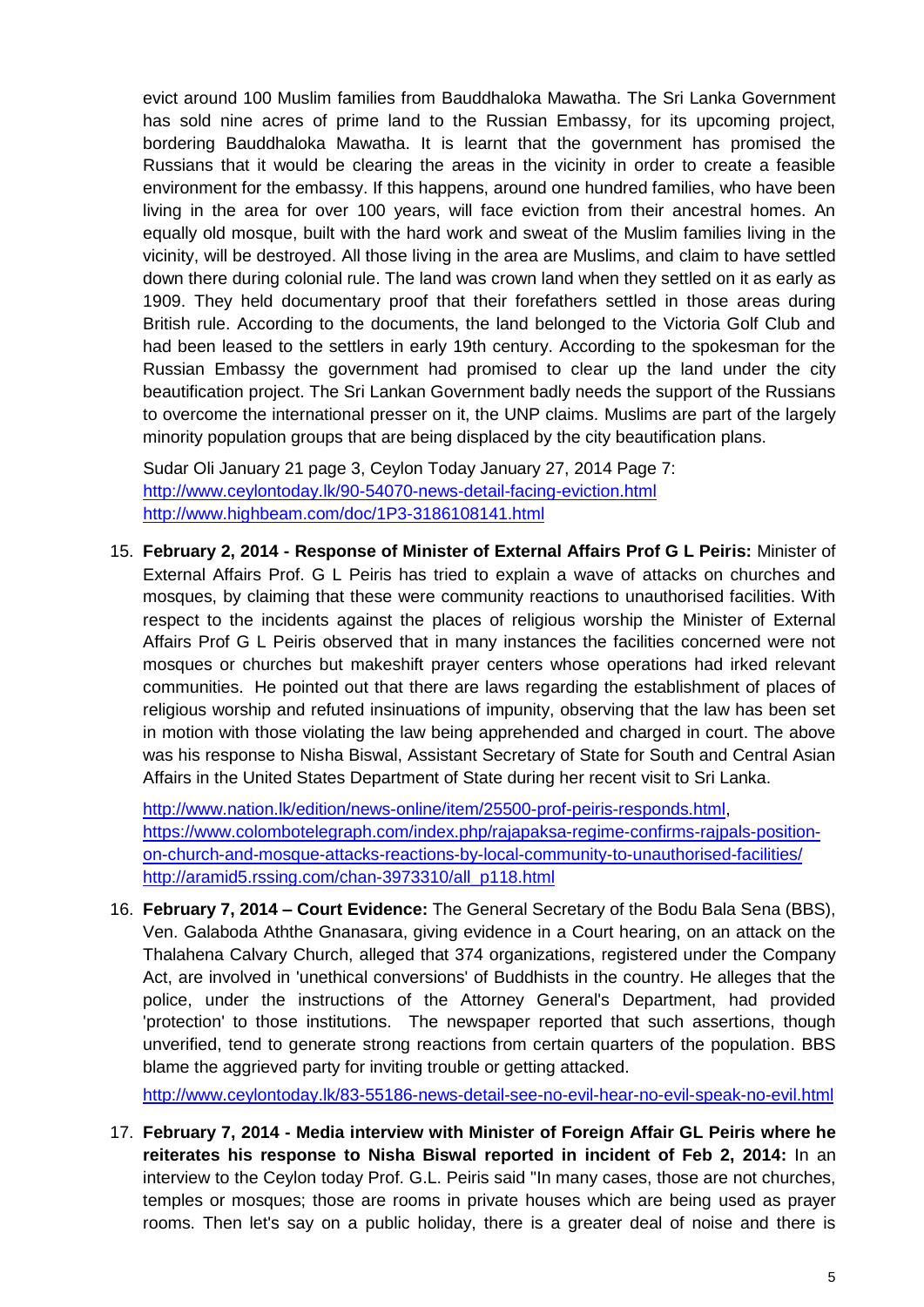reaction from the neighbourhood. That has nothing to do with religious intolerance and even less so to do with the government support. It is a local neighbourhood reacting to what it considers as a disturbance. "There are rules in this country governing the establishment of places of worship. You cannot simply convert a room in a private house into a place of worship, and then complain if there is a problem in connection to the room in your own house. All of these are matters that need to be taken into consideration. Simply to listen to someone, come to a conclusion and broadcast it to the rest of the world, is, in our view, not a responsible course of action." "In fact, the latest allegation of religious intolerance, repeatedly stated by the US, appears to be in order to give credence to isolated incidents as a regular occurrence. It is well-known that many of the facilities for religious worship which have been targeted are those operating in violation of the guidelines governing the establishment of these places. It has generally been found that these incidents have been a reaction on the part of the community residents in those areas. Attributing blame to the government is totally unwarranted. While legal action has been taken with regard to some incidents, others have been settled amicably. Therefore, the criticism is grossly disproportionate and politically motivated."

<http://www.ceylontoday.lk/83-55186-news-detail-see-no-evil-hear-no-evil-speak-no-evil.html>

18. **February 13, 2014 – Statement:** Minister Wimal Weerawansa charged that Minister Rauf Hakeem and MP Hassen Ali are traitors. He stated that the SLMC, an ally of the UPFA, had figured among groups that had provided information to UN Human Rights Commissioner Navaneetham Pillai against the UPFA Government. Weerawansa told an election rally in Seeduwa that while the SLMC was enjoying ministerial posts, an SLMC delegation which met Pillay during her visit to Sri Lanka had provided anti-Government information to her. He alleged that this has paved the way to submit a ten-thousand-word report on Sri Lanka.

[http://www.sundaytimes.lk/140216/columns/pillays-bombshell-report-corners-rajapaksa](http://www.sundaytimes.lk/140216/columns/pillays-bombshell-report-corners-rajapaksa-regime-85793.html)[regime-85793.html,](http://www.sundaytimes.lk/140216/columns/pillays-bombshell-report-corners-rajapaksa-regime-85793.html) Thinakural (page 17) February 18

19. **February 13, 2014. Colombo National Hospital, Colombo District:** The prayer room on the 41<sup>st</sup> floor of the National Hospital was forcefully shut down by a Buddhist monk and his supporters attached to the Buddhist temple of the same hospital. This prayer hall was renovated by a senior consultant (Prof. Rizvi Sharif) and declared open by Minister Fowzi on February 19, 2014. According to Ashroff Hussain, a member of the hospital development committee, the Buddhist Monk has instructed the Director of the hospital to close the prayer hall immediately. With the permission of the hospital administration Prof. Rizvi Sharif inaugurated this prayer room in 1994. This hospital has seven Buddhist temples and Christian worship places. Over 350 Muslims are working in this hospital.

Nawamani (Page 13) Fabruary 23, 2014, Thinakural (page 6) February 14, Virakesary (page 21) February  $15<sup>th</sup>$ 

20. **February 16, 2014 – News Paper Report:** Lankdeepa newspaper writes that the High Commissioner for Human Rights, Nawaneetham Pillay uses Minister of Justice, Rauf Hakeem"s report to accuse Ministers. It further states that the report comprising over 10,000 words has mostly blamed Minister Champika Ranawake citing that he was behind the 214 hate incidents against Muslims in 2013.

Lankadeepa (page1) February 16<sup>th</sup>

21. **February 16, 2014 – Statement:** We are against Muslim fundamentalism and practices and not against the Muslim people says the National coordinator of the Sinhala Ravaya Ven. Magalkande Sudantha Himi. If they can understand this countries religious values and within this protect their religious values and coexist we have no issues. Yet it is a known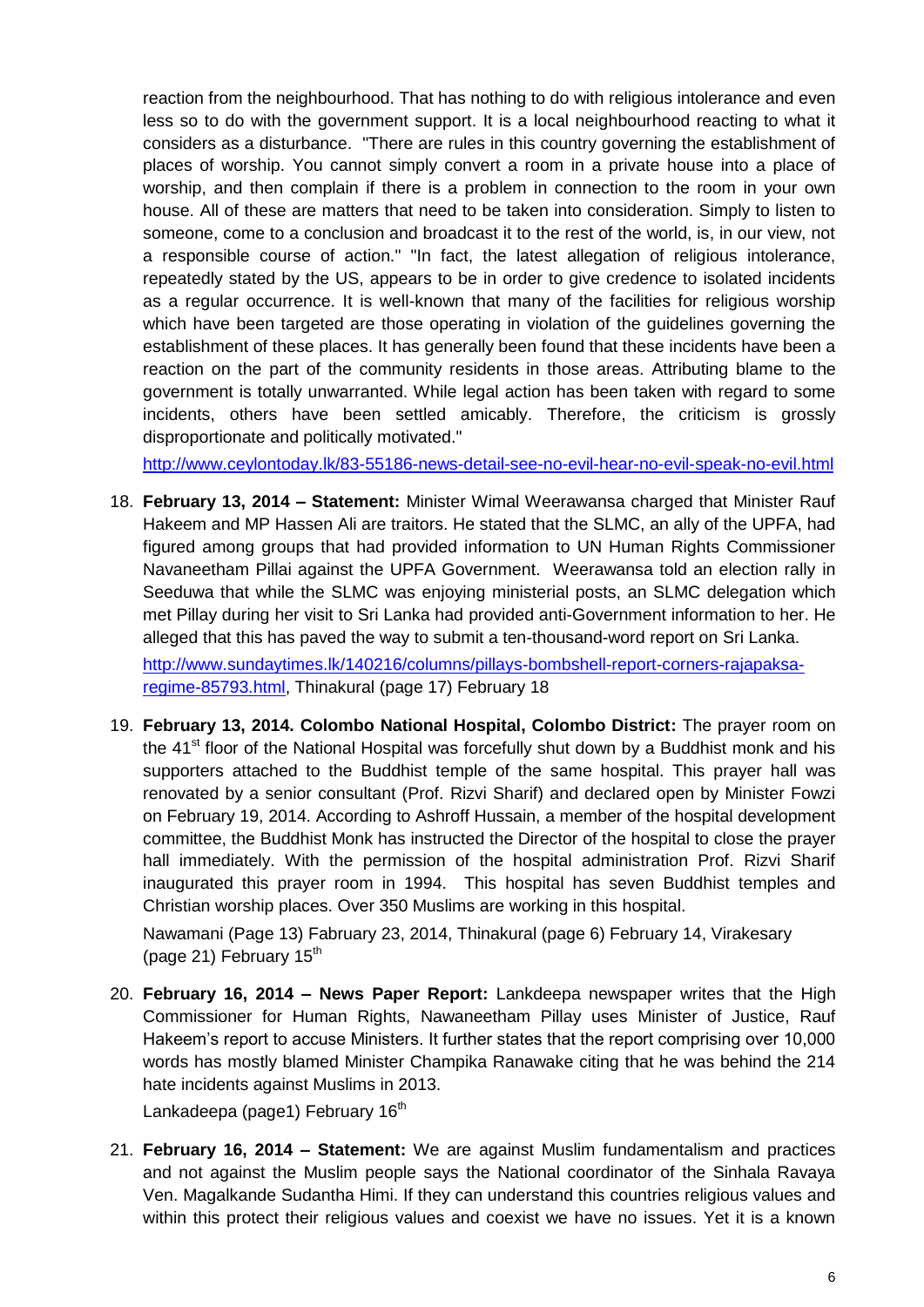fact that they are spreading their radical thinking throughout the world. The pundits in our country are the ones who do not understand this. Our rulers have no backbone to take action against these. In countries like Burma, France, England, Russia and Japan they have opposed Muslim fundamentalism and banned them because there is a true problem throughout the world. We do not ask Muslims not to eat beef; we are against them slaughtering cattle here. If they wish they can bring from anywhere and consume. If we can bring sweets from abroad it is not difficult to bring beef from abroad he says. Thereby our fight will not be unreasonable to Muslims.

Lakbima (page 16) February  $16<sup>th</sup>$ 

22. **February 19, 2014 – Statement:** General Secretary, of the Bodu Bala Sena (BBS), Ven. Galagoda Aththe Gnanasara Thera while challenging the Tamil National Alliance (TNA) and those Christian and Catholic organizations to prove with evidence, their allegations that Sinhalese are being resettled in the North, and Buddhist temples are being constructed in these areas questioned "Don't they know that a certain community is building 5,000 houses inside the Wilpattu National Park?" He stated. "If Sri Lanka is defeated at the United Nations Human Rights Council sessions in Geneva, we will be blamed and branded as nationalists for speaking out on national issues when in reality it is certain Muslim ministers and Islamic organizations that are attempting to cause conflicts in the country," Gnanasara Thera added. He was also of the opinion that the President should wield his constitutional powers and put a halt to such activities.

[http://www.ceylontoday.lk/16-56460-news-detail-bbs-will-back-ven-maduluwawe-sobitha](http://www.ceylontoday.lk/16-56460-news-detail-bbs-will-back-ven-maduluwawe-sobitha-thera.html)[thera.html](http://www.ceylontoday.lk/16-56460-news-detail-bbs-will-back-ven-maduluwawe-sobitha-thera.html) [http://www.theindependent.lk/index.php/news2/2956-bbs-will-back-ven-maduluwawe](http://www.theindependent.lk/index.php/news2/2956-bbs-will-back-ven-maduluwawe%20sobitha-thera)  [sobitha-thera](http://www.theindependent.lk/index.php/news2/2956-bbs-will-back-ven-maduluwawe%20sobitha-thera) 

23. **February 19, 2014- Sathyagraha Campaign:** The Sathyagraha organised by the Sinhala Ravaya against the slaughter of cattle has been intensified to a Fast-unto-death campaign. The organization commenced a procession from the Temple of the Tooth in Kandy on February 9 calling for an end to cattle slaughter in the country. National Organiser of Sinhala Ravaya Ven. Yakkalamulle Pavara said they demand the President officially inform them that the slaughter of cattle is banned in Sri Lanka. He added the letter received from the President"s Office over the matter cannot be accepted. Muslim groups are claiming that the campaign against cattle slaughter is affecting their rights. Muslims groups further say "It is geared towards creating an obstacle for Muslims to exercise their fundamental rights. The campaign is not really against cattle slaughter but against Muslims, thus, infringing their rights." Sinhala Ravaya mentioned that if the government refrains from banning cattle slaughter, members of Sihala Ravaya will subject themselves to self- immolation.

He further stresses that they are pleading only to abolish the slaughter of cattle and not stop people who wish to consume beef. "When 93% of the country rejects the consumption of meat it is against the law to satisfy the needs of a section of the population (Muslim)." He further stated that they will continue with their protests against the slaughter of cattle and hope to take drastic measures in future.

<http://www.ceylontoday.lk/51-57565-news-detail-beef-eaters-may-go-to-supreme-court.htmll> <http://newsradio.lk/fast-death-campaing-cattle-slaughter-colombo-fort/>

<https://srilankamirror.com/news/13504-monk-s-self-immolation-attempt-aborted>

[http://dailymirror.lk/archive/index.php?option=com\\_content&view=article&id=43232:protest](http://dailymirror.lk/archive/index.php?option=com_content&view=article&id=43232:protest&catid=110:caption-story&Itemid=768) [&catid=110:caption-story&Itemid=768](http://dailymirror.lk/archive/index.php?option=com_content&view=article&id=43232:protest&catid=110:caption-story&Itemid=768)

<http://dailynation.lk/sinhala-ravaya-monks-threaten-self-immolate/>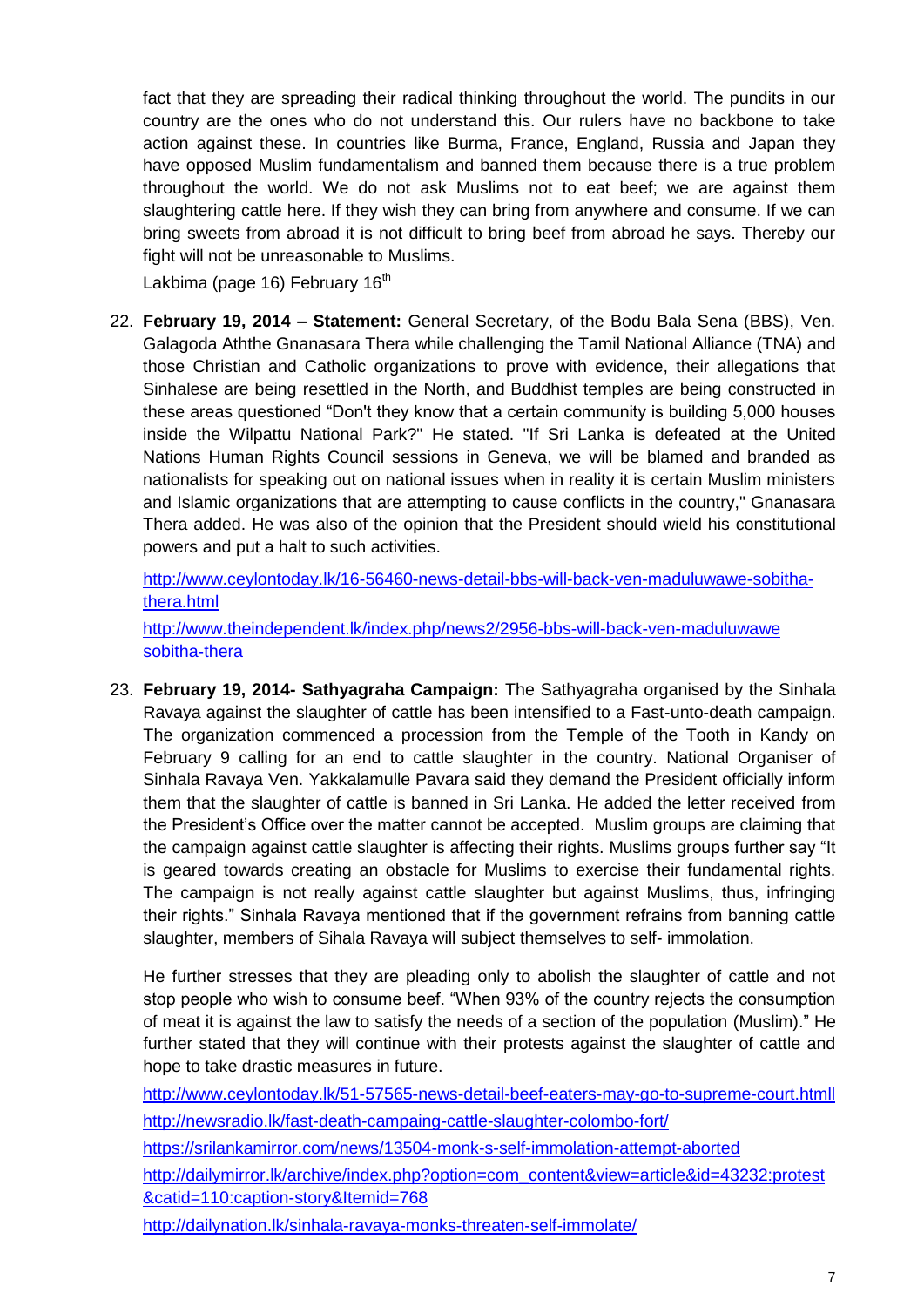Lankadeepa (page 11)  $23<sup>rd</sup>$  February, Mawbima (page12)  $25<sup>th</sup>$  February, Thinakural (page 1) February 18<sup>th</sup>

24. **February 19, 2014 – Kandy, Kandy District:** A gang of fourteen individuals entered the Jinnah Mosque at D. S. Senanayake Street in Kandy and caused damage to the building and its property. The suspects were from Mawanella area and they claimed ownership of the mosque. They were arrested and produced in court by the Kandy police who rushed to the scene and brought the situation under control. Trustees of the Mosque said the Jinnah Memorial Hall had been a common hall for the benefit of the Muslim community in Kandy for a long time and that it was further improved with a computer section and an auditorium under a project funded by the Kandy District Traders Association.

Daily Mirror - <http://www.highbeam.com/doc/1P3-3223682351.html> Daily Mirror page 8 February 20, 2014

- 25. **February 25, 2014 – Media Interview:** The National Organizer and Media Spokesman Nishantha Sri Warnasinghe of the Jathika Hela Urumaya (JHU) has spoken of Minister of Justice, Rauff Hakeem's interventions in the legal education system as an attempt to bring about the 'Muslimization' of the legal sphere, adding that this insidious plan was a conspiracy on the part of the Minister. He added that the Minister's racist policies had not only affected the handing over of positions at the Ministry of Justice, but also interfered with the appointment of Justice of the Peace positions. "Compared to all other years, in 2012 there was an exponential and unbelievable increase in the number of Muslim students being eligible. There have been irregularities in the marking scheme and in the marking of papers. How did this happen? There is a hidden agenda here. We call for an immediate independent inquiry into these injustices and human rights violations," Warnasinghe said. <http://www.ceylontoday.lk/16-57004-news-detail-jhu-slams-hakeems-racist-policies.html>
- 26. **February 26, 2014 - Heragala, Gampaha District (All religions treated on equal footing – President):** "No harm has been done to mosques or churches. We are bound and committed to safeguard the rights of all religions and treat all on an equal footing as specified in the constitution. Some political parties identified by race or religion are giving wrong information to the world about our country" President Mahinda Rajapaksa made these comments in a religious event which was held at Padmawathi Privena in Keragala. "Which catholic Church and which Muslim mosque have we damaged" asks President. He stated that a Mosque cannot be built on land not belonging to the Mosque and no house can be converted into a Mosque as mentioned in the Holy Quran. "Some political parties and groups which have based their activities on ethnic or religious lines too can send a wrong message to society, he observed and added "the time when narrow divisions existed has ended and now, we should go forward with tolerance and coexist," the President said. The President addressing a large gathering of the Maha Sangha and the public noted that the government under the provisions of the Constitution was duty-bound to protect Buddhism and all other religions.

Mawbima (page11) 26<sup>th</sup> February, Thinakaran (page 3) February 26 <http://www.dailynews.lk/?q=local/all-religions-treated-equal-footing-president>

27. **February 26, 2014 – Statement:** "We are totally against the religious fundamentalism rising from Christianity, Islam and Hinduism in this country. If the fundamentalism comes from Buddhism we would oppose that as well. Our foremost duty is to protect Buddhism while protecting the unity and harmony of the country" Ven. Gnanasara of Bodu Bala Sena said in a statement in which he challenged Minister Vasudeva Nanayakkara to prove that BBS was acting as an agent of a foreign force.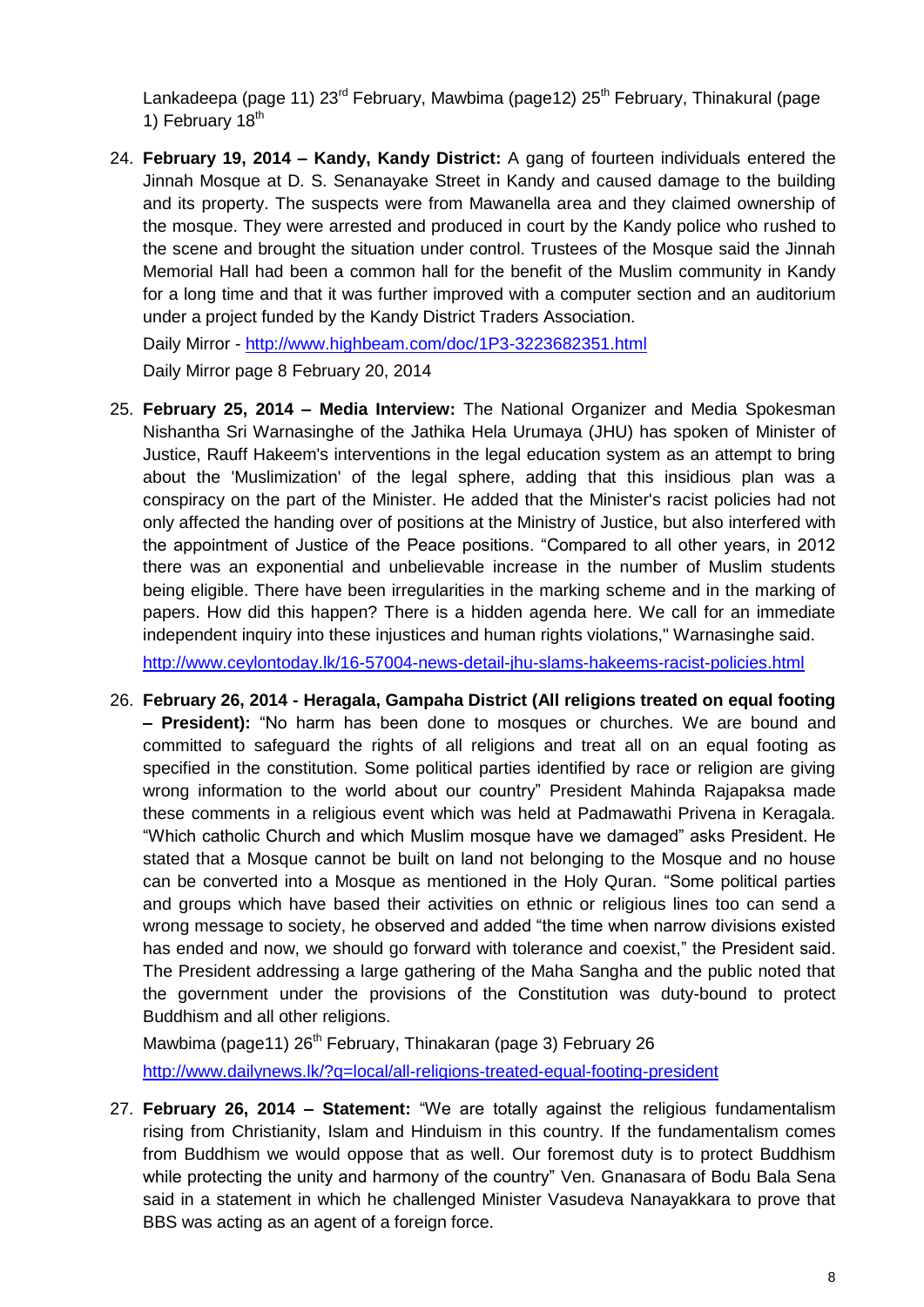Thinakural (page 4) February 26, 2014

28. **March 3, 2014 Janadipathi Balika Vidyalaya, Nawala, Colombo District:** Two students in Grade 7 of Janadipathi Balika Vidyalaya, School Lane Nawala, were ordered to kneel down and worship the Principal of the school after they on the advice of their parents attended school in the traditional attire worn by Muslim school girls in Sri Lanka. Despite the assurance of the Governor of the Western Province the two girls who attended school with the Muslim dress were punished. The class teacher of one of the students had informed the Principal that these girls had attended school clad in trouser and scarf despite the warning. The Principal had been infuriated and had asked the girls to worship her after they were ordered to undress their pants and scarf. The principal humiliated these girls in the presence of others and subjecting them to the embarrassment of having to take off their trousers and scarf. In 1980 the Ministry of Education by a circular issued to all Zonal Directors instructed that Muslim girls must be permitted to attend school attired in their traditional Punjabi attire which comprises a white frock (school Uniform), a white trouser and a shawl.

Sunday Leader [http://www.thesundayleader.lk/2014/03/16/undressing-the-hijab](http://www.thesundayleader.lk/2014/03/16/undressing-the-hijab-harassment/)[harassment/](http://www.thesundayleader.lk/2014/03/16/undressing-the-hijab-harassment/)

The Sunday Leader (page 1) March 9, [http://www.thesundayleader.lk/2014/03/09/rajagiriya](http://www.thesundayleader.lk/2014/03/09/rajagiriya-school-bans-hijab/)[school-bans-hijab/,](http://www.thesundayleader.lk/2014/03/09/rajagiriya-school-bans-hijab/) [http://colombogazette.com/2014/03/08/rajagiriya-school-bans-head](http://colombogazette.com/2014/03/08/rajagiriya-school-bans-head-scarf/)[scarf/,](http://colombogazette.com/2014/03/08/rajagiriya-school-bans-head-scarf/) [http://www.ft.lk/2014/03/13/salley-to-go-to-police-over-hijab/,](http://www.ft.lk/2014/03/13/salley-to-go-to-police-over-hijab/) [Forum for Peaceful](http://mffcoexist.wordpress.com/)  [Coexistence, Sri Lanka](http://mffcoexist.wordpress.com/) - [http://mffcoexist.wordpress.com/2014/03/11/harassment-of](http://mffcoexist.wordpress.com/2014/03/11/harassment-of-muslim-students-and-parents-at-janadipathy-balika-vidyalaya-rajagiriya/)[muslim-students-and-parents-at-janadipathy-balika-vidyalaya-rajagiriya/](http://mffcoexist.wordpress.com/2014/03/11/harassment-of-muslim-students-and-parents-at-janadipathy-balika-vidyalaya-rajagiriya/)

29. **March 03, 2014 - Statement:** SLMC leader, Minister Rauff Hakeem"s backstabbing policy is deplorable, says government affiliate Jathika Hela Urumaya (JHU). JHU media secretary Nishantha Sri Warnasinghe, in a statement, accuses the SLMC of having sent an anti-Sri Lanka report to the UNHRC in Geneva. That report claims Muslims are having no religious freedom, blaming it on the JHU, Bodu Bala Sena and Sihala Ravaya. He asked the president to take strong action against the SLMC"s backstabbing policy. The JHU statement alleges that the SLMC leader is misusing his ministerial privileges to Muslimise the ministry and to work against the country. It further states that the SLMC did not complain to the UNHCR when the then government entered into a ceasefire agreement in 2002 with LTTE terrorists who massacred Muslims inside their mosques. Neither did the party speak on behalf of the majority Sinhala Buddhists when the LTTE attacked the Sri Maha Bodhi and the Sri Dalada Maligawa. The JHU requests the President to take stern action against the SLMC leader for adopting this policy while being a member of the Cabinet. It stresses that Sinhala Buddhists have never denied any other community their religious rights, but have come forward to protect their own rights and the country. (Please refer to incident number 25 in February 2014)

[https://www.srilankamirror.com/news/13718-hakeem-s-backstabbing-is-deplorable](https://www.srilankamirror.com/news/13718-hakeem-s-backstabbing-is-deplorable-warnasinghe)[warnasinghe](https://www.srilankamirror.com/news/13718-hakeem-s-backstabbing-is-deplorable-warnasinghe)

Daily News - [http://www.dailynews.lk/local/jhu-alleges-muslim-congress-submitted-anti-sl](http://www.dailynews.lk/local/jhu-alleges-muslim-congress-submitted-anti-sl-report)[report](http://www.dailynews.lk/local/jhu-alleges-muslim-congress-submitted-anti-sl-report)

30. **March 4, 2014 – Kalubowila, Dehiwala, Colombo District:** The Gangodawila Magistrate issued an injunction against the Kadawatha Road mosque in Kalubowila Dehiwala, demanding the cessation of all religious activities on the premises. The order follows a case filed by the Kohuwala Police on 20 February that the mosque was a "public nuisance" and was an unregistered place of religious worship. However the mosque trustees contend that the mosque is legally registered with the Wakf Board, the legal body that is authorised to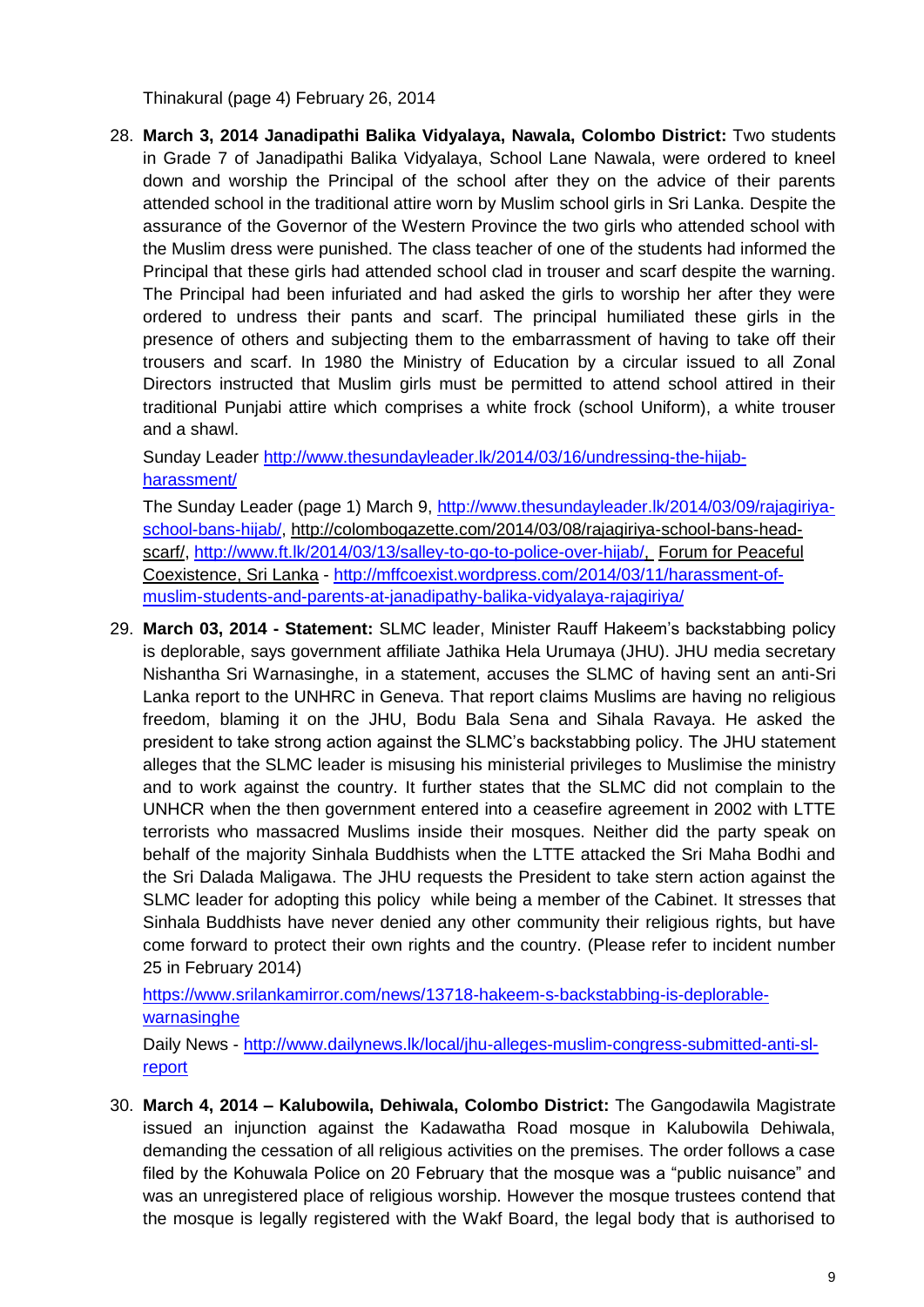register Mosques and Muslim places of worship. The Kadawatha Road mosque functions largely as a prayer and learning centre, conducting Qu"ran classes and small prayer meetings, with no Friday prayers. While the Police has filed a public nuisance complaint against the mosque, the premises do not use a public address system. The closure of this mosque comes just days after a group of Muslim representatives and businessmen met with Defence Secretary Gotabaya Rajapaksa on 25 February, where they were given an assurance that the Government would not permit the closure of registered mosques. On March 7, three days after the closing order, the Gangodawila Magistrate reversed its order and permitted the reopening of the premises, following an appeal lodged by the trustees of the mosque.

Suder Oli (page 1) March 5, Thinakkural (page 1) March 5 Daily Mirror:<http://www.ft.lk/2014/03/05/court-orders-closure-of-dehiwala-mosque/> Daily Nation:<http://dailynation.lk/fate-dehiwala-mosque-hangs-balancel> Daily Mirror:<http://www.ft.lk/2014/03/08/kadawatha-road-mosque-reopened/>

31. **March 9, 2014 – Protest against Land Grab: Musali, Mannar District:** Muslims from Marichchukkaddi village in Musali DS division in Mannar sat on the Puttalam – Mannar Road at Maraikkar Tivu and demonstrated against the seizure of their lands including their cemetery. The families, uprooted from Musali in 1990, came to Musali division to resettle from Puttalam after the government promised them resettlement. Marichchukkaddi is the border village between the Northern and North-western Provinces. The Sri Lanka Navy has seized 255 acres of residential and agricultural lands in the area and the Sri Lanka Army has taken back 50 acres of lands given back to the 150 families through the Divisional Secretary. Department of Wildlife Conservation is also involved in the seizure of their lands. The Muslims have been living there for around a hundred years.

Thinakkural (page1) March 10

[http://www.ninjacloak.com/index.php/1010110A/196a99892adc61e893e96a57fceda1cb22f](http://www.ninjacloak.com/index.php/1010110A/196a99892adc61e893e96a57fceda1cb22f06bd72186add755ca8889bfa0c682e48d4096349efb91fa10e7780a14f20149d22418066) [06bd72186add755ca8889bfa0c682e48d4096349efb91fa10e7780a14f20149d22418066](http://www.ninjacloak.com/index.php/1010110A/196a99892adc61e893e96a57fceda1cb22f06bd72186add755ca8889bfa0c682e48d4096349efb91fa10e7780a14f20149d22418066)

32. **March 12, 2014 Galle, Galle District – President at public rally denies religious tensions in country:** President Mahinda Rajapaksa has alleged that those seeking to destabilise the country were now accusing the government of causing religious tensions. Addressing a United People Freedom Alliance (UPFA) propaganda rally at Galle, President Rajapaksa said that it was the latest NGO project directed against Sri Lanka during the ongoing sessions of the UNHRC in Geneva. The President stressed that there was absolutely no basis for allegations that religious minorities were being targeted in the post-war era. He was responding to a report commissioned by the South Asia Policy and Research Institute (SAPRI) who has former President Chandrika Kumaratunga as its patron. The report alleged that there was a government backed campaign against Hindu, Muslim and Christian religious places of worship.

Island Page 1 [http://www.island.lk/index.php?page\\_cat=article-details&page=article](http://www.island.lk/index.php?page_cat=article-details&page=article-details&code_title=99691)[details&code\\_title=99691](http://www.island.lk/index.php?page_cat=article-details&page=article-details&code_title=99691)

33. **March 12, 2014 Sri Lanka government denies religious intolerance and sporadic attacks:** The Government insisted that attacks on some places of worship are isolated incidents and are not a sign of religious hatred or intolerance. In a statement at the interactive dialogue with the Special Rapporteur on Freedom of Religion or Belief, Heiner Beilefeldt at the 25th session of the UN Human Rights Council, the Sri Lankan delegation said that the Government does not condone attacks on places of religious worship. It further said that in all instances where police complaints have been lodged, the legal process has been set in motion, including producing suspects before Magistrates. The delegation added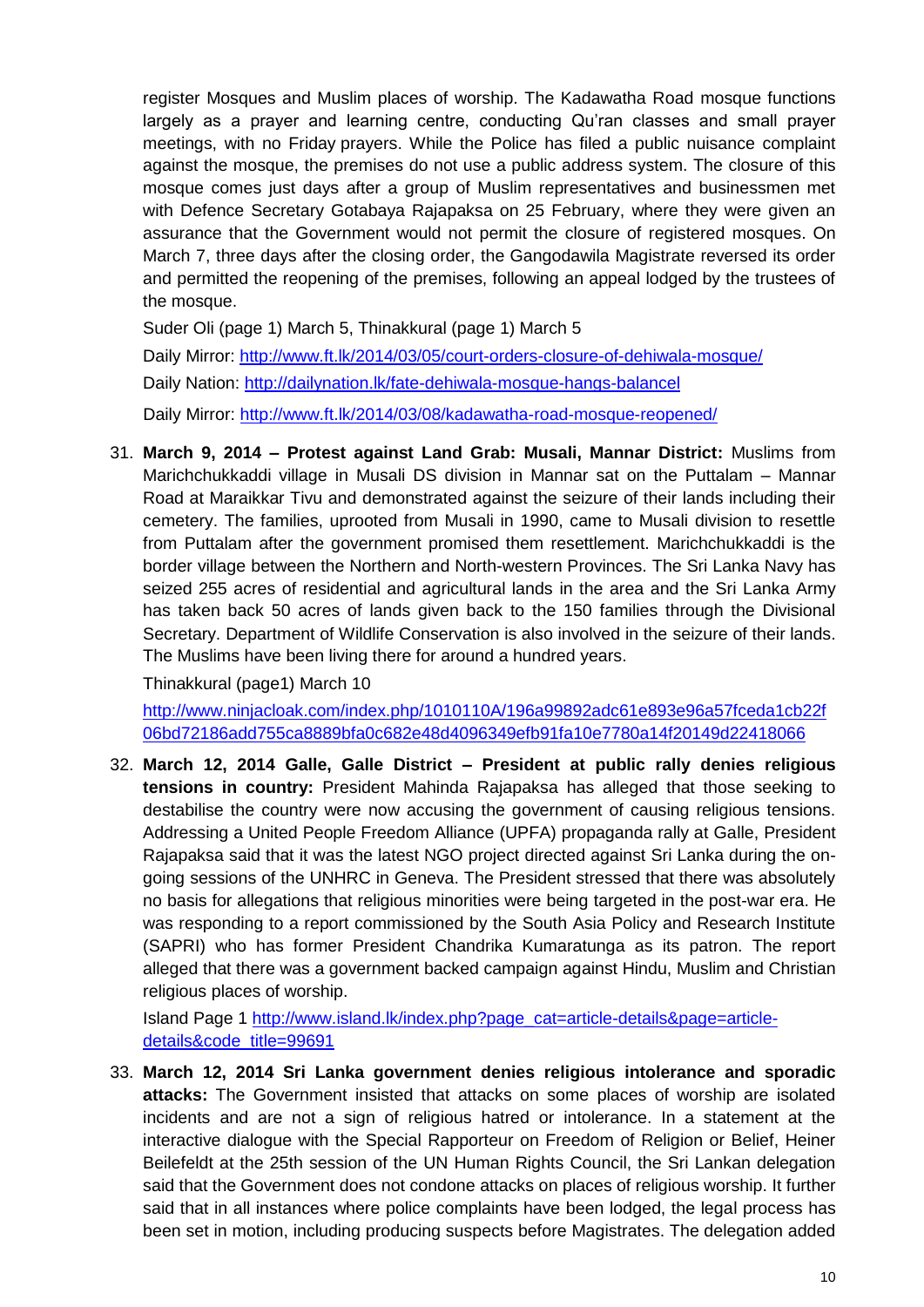that all people in Sri Lanka enjoy freedom of religion, including the freedom to adopt a religion or belief of their choice.

(Colombo Gazette) [http://colombogazette.com/2014/03/12/government-says-attacks](http://colombogazette.com/2014/03/12/government-says-attacks-isolated/)[isolated/,](http://colombogazette.com/2014/03/12/government-says-attacks-isolated/)<http://www.thesundayleader.lk/2014/03/16/government-says-attacks-isolated/>

34. **March 12, 2014 – News Item - BBS condemns the Governor's intervention:** The Bodu Bala Sena condemned the intervention of Western Province Governor, Alavi Mowlana, in an issue regarding racial segregation, which ensued at the Janadhipathi Balika Vidyalaya recently. The controversy surrounds the recent incident where two Muslim students had been asked to remove their hijab and long pants. The students had also allegedly been requested to kneel down before the principal. BBS CEO Dilanthe Withanage, said, "This is an ordinary issue which had been dealt in a proper manner. The school was functioning upon Buddhist norms and students must adhere to the uniform in the school. We condemn the actions of the Governor in making this a religious issue." He continued, "There are 30 Muslim students in the school. There is no reason to have Muslim students in a Buddhist school, if they cannot abide by the school's rules in the first place. However, of the 30 students, only two had been reprimanded, which shows that there was no religious sentiment wrongly advocated." The governor had discussions to resolve the dispute with Western Province Director of Education, Coordinating Secretary for Education to the Governor and Mayor of Kotte. The principal had informed that the other students have not had much problem remaining in the school, but the two students have requested to be transferred.

In another report, "Muslim fundamentalist groups are treacherous", the CEO of the Bodu Bala Sena Dilantha Withanage said in a meeting held in connection with Nawala Janadipathi Balika Vidyalaya uniform incident. He expressed that the fundamentalist Muslim groups are a danger to the educational sector. The small issues in schools have been exaggerated at national level and the image of the country is brought down by these separatist groups. Also see incident no 28.

Ceylon Today: [http://www.ceylontoday.lk/51-58612-news-detail-incident-where-muslim](http://www.ceylontoday.lk/51-58612-news-detail-incident-where-muslim-students-asked-to-uncover-bbs-condemns-alavi-mowlanas-intervention.html)[students-asked-to-uncover-bbs-condemns-alavi-mowlanas-intervention.html](http://www.ceylontoday.lk/51-58612-news-detail-incident-where-muslim-students-asked-to-uncover-bbs-condemns-alavi-mowlanas-intervention.html)

Sudaroli (page 1) March 13, Thinakural (page 1) March 13, Dinamina (page24) March 13<sup>th</sup>

35. **March 13, 2014 - Press Conference:** "Sri Lanka Muslim Congress is a political prostitute. It will join any party coming to power. It is the SLMC that assists to spread Muslim extremism and separation in the east" Ven. Gnanasara said in a press conference, held in Kirillapone. If the Sinhala race is destroyed there won"t be a place for the Muslims to live in this country, he warned. Among the migrant workers more than sixty thousand Sinhala and Tamil women were converted to Islam. Similarly the Tamil women in the east were converted to Islam and destroying the social structure. The SLMC gives leadership for all these activities.

Virakesari (page 14) March 21

36. **March 14th 2014 - Press conference in Colombo:** "In 2016 BBS will be the deciding factor in the country" The decision making powers cannot be Minister Hakeem, Ex. President Chandrika nor the Thondamans, it will only be the BBS, they cannot do what they want, declares Ven. Gnanasara Thera. The President of the country in future will be decided by the BBS, preparation for this is already underway he explained. If a President has retired, according to the constitution He/she can enjoy the privileges stipulated by the state and live a spiritual life without disturbing the country further, states Rev Gnanasara. We are still abiding by the law of the country and attending to our affairs. If the government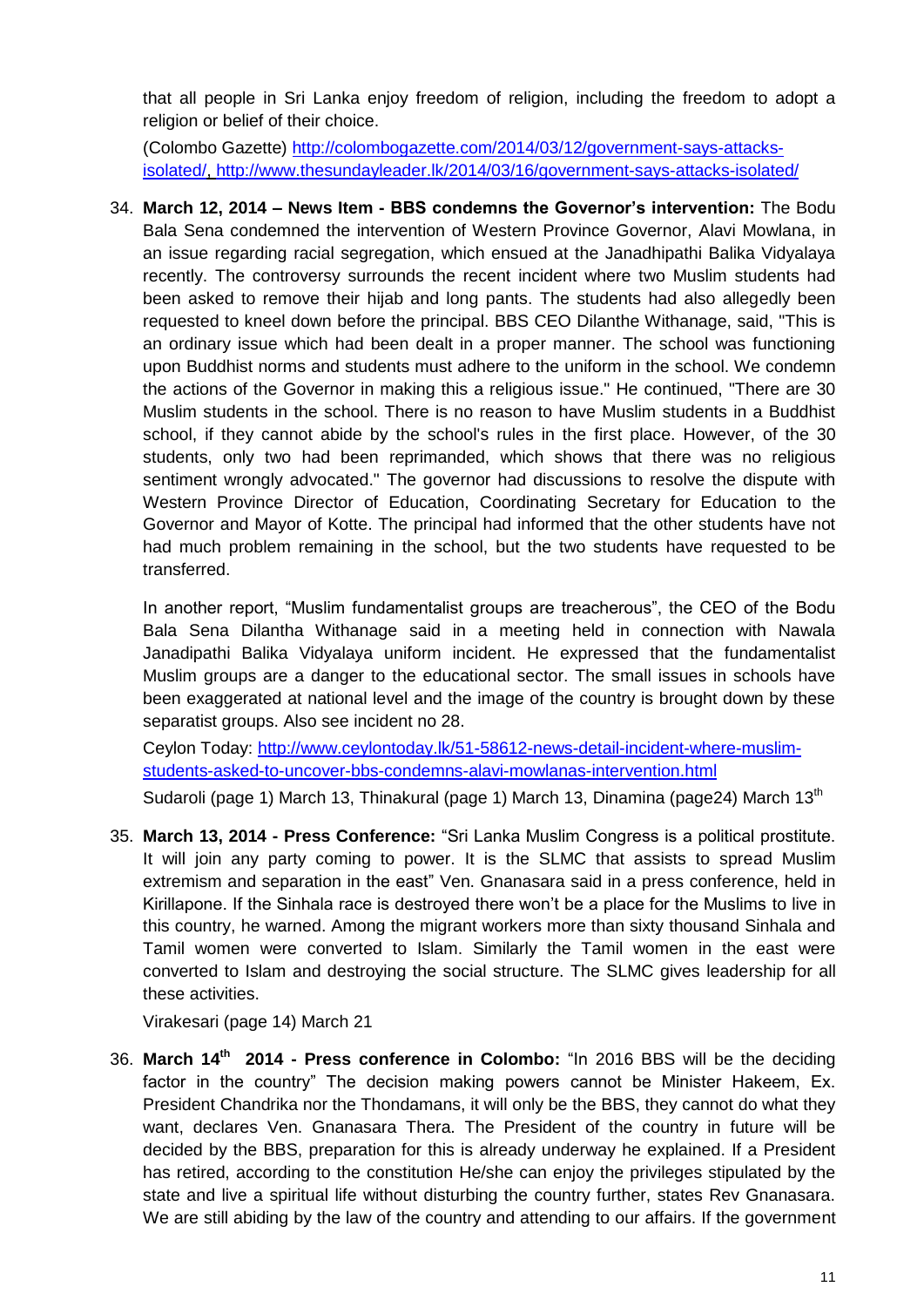takes action against the preparation committee working against religious tolerance and if it does not take any measures to eradicate the religious separatism we will have to enforce unofficial police status and wipe out all these extremists, Ven. Gnanasara stated. Ada (page 1) March  $14<sup>th</sup>$ 

37. **March 17, 2014 - Press Conference:** General Secretary of the Bodu Bala Sena threatened to flay Justice Minister Rauff Hakeem calling him an agent of international extremist Islam organizations. "Minister of Justice, Rauff Hakeem is a traitor. He owes the Sinhalese of this country an apology for handing over a 50 page document to UN High Commissioner for Human Rights" Ven. Gnanasara said. The BBS General Secretary also went on to call the Sri Lankan Justice Minister a 'pariah'. 'We request the All Ceylon Jamiyatul Ulama to leash their dogs. If not, they will get beaten by us," Gnanasara Thera added. "Rauff Hakeem, who's acting like a rabid dog, wants to create an ethnic split in the country and stay in power forever. For that, they are not afraid to betray the country and its people," the BBS General Secretary said referring to the report provided by Minister Rauff Hakeem to UN Human Rights High Commissioner Navaneetham Pillai. He asked to prove if there is any complaint made by Muslims against Bodu Bala Sena, anywhere in the country. "We cannot allow Hakeem to dance anymore" he noted.

March 18, 2014 [http://www.asianmirror.lk/news/item/248-rauff-hakeem-is-rabid-we-will-flay](http://www.asianmirror.lk/news/item/248-rauff-hakeem-is-rabid-we-will-flay-him-bbs/248-rauff-hakeem-is-rabid-we-will-flay-him-bbs)[him-bbs/248-rauff-hakeem-is-rabid-we-will-flay-him-bbs](http://www.asianmirror.lk/news/item/248-rauff-hakeem-is-rabid-we-will-flay-him-bbs/248-rauff-hakeem-is-rabid-we-will-flay-him-bbs)

Thinakural (page 3), March 18, Virakesari (page 1) March 18

38. **March 19, 2014 – Derogatory Statement:** The BBS have stepped up their rhetoric against the Justice Minister Rauff Hakeem by saying they could stop Sri Lanka Muslims having access to the Sinhala market in retaliation for a report handed to the UNHRC by the SLMC. It is correct to call Rauff Hakeem a pariah as he is clearly serving other masters and carrying tales to Geneva for LTTE money, despite being paid with public money for being a cabinet minister, Bodu Bala Sena says. The minister has accused the Thera of having used, at a media briefing, lowly and abusive language against him. The BBS rejects the allegation.

[http://www.colombopage.com/archive\\_14A/Mar18\\_1395158914CH.php](http://www.colombopage.com/archive_14A/Mar18_1395158914CH.php)

39. **March 19th 2014 – Some are trying to induce racism:** The President in his address at the opening of the renovated Kapuwatte Mosque in Weligama expressed his gratitude for giving him this opportunity to open this historic Mosque after renovations. He also stated that some elements are trying to induce racism in this country.

Dinamina (page 5) 1th March

40. **March 20, 2014 - Press Conference:** "Sack those Muslim ministers who while staying in the government were involved in treacherous activities against the country, immediately. We won't allow unauthorised Muslim settlements in this country" Ven. Gnanasara of BBS said at a press conference at the Buddhist Centre in Kirillapone. "The Sinhala Buddhist race is declining in Sri Lanka. The Muslims are not only involved in converting the Sinhalese, they created a situation to grab the lands belong to the Sinhalese and Tamils. Muslim ministers of this government encourage this action. Muslim settlement in Mannar district has been actively taking place. Minister *Rishad Bathiudeen* is engaged in settling Muslims from Mannar to Wilpattu" he accused. He further stated that although the Sinhala representation is high in the southern part of the country considerable number of Muslims are living among them. They enjoy all the rights and live without any fear. But the Sinhalese cannot live freely in the north or east, particularly there is no place for the Sinhalese in the Muslim populated areas. This has to be changed. Sinhalese should get all their rights. He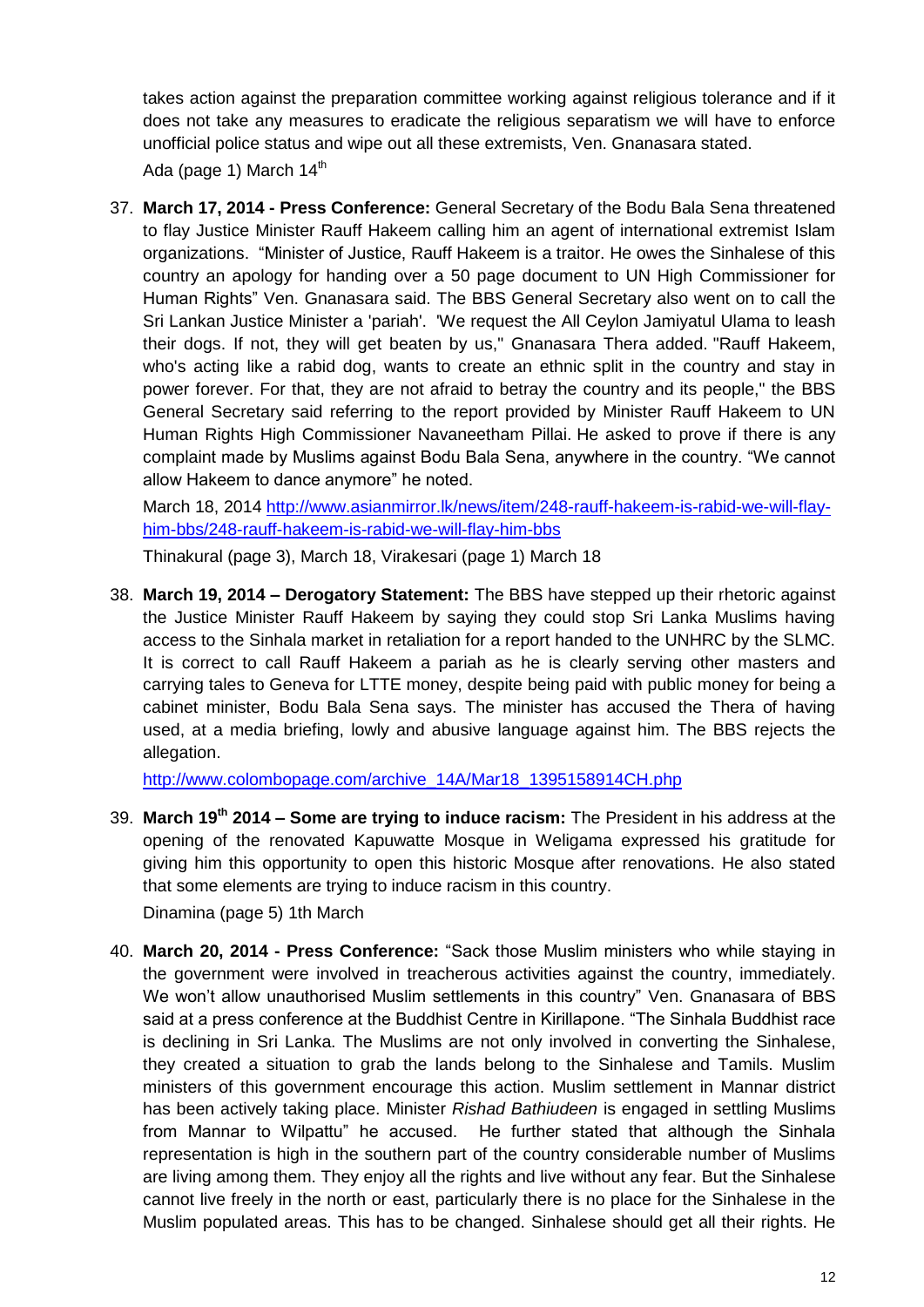also stated "Several ministers in this government support the plan of the Muslim extremists of the Middle East to spread the Islamic extremism in Sri Lanka and make Sri Lanka as a member country of the Middle East" told Ven. Gnanasara. In the name of Mosques thousands of centres are in operation to propagate religion. Religious extremism is worse than the armed extremism. Muslims are using this to destroy Sinhala Buddhist"

Virakesari (page 13) March 21

41. **March 21, 2014 News accusing the resettlement of the Muslim IDPs:** The Bodu Bala Sena excoriated Minister of Industry and Commerce, Rishad Bathiudeen, for building separate Muslim zones and villages for the internally displaced people by desecrating the sanctity of the Wilpattu National Park. They allege that he has entered into secrete contracts with Middle Eastern NGOs. The BBS also queried as to who granted permission for this, and as to why MPs, the Minister of Environment and Renewable Energy and Minister of Construction, Engineering Services, Housing and Common Amenities were silent on the matter. "This building of new Muslim villages is the origin of a future problem. When a government minister signs a contract on behalf of the government, how does the money end up with a NGO? Muslim extremists have had talks locally and internationally to engage in an international conspiracy to acquire our coastal belt and this attempt in Puttalam - Mannar is a threat to both national and regional safety and security. This is a problem with government policy," BBS General Secretary Ven. Galagodaaththe Gnanasara Thera, BBS Executive Committee Member and Programmes Coordinator Dilantha Withanage and BBS Education and Research Unit Chief Coordinator Chamila Liyanage stated.

<http://www.ceylontoday.lk/51-59412-news-detail-bbs-now-slams-rishad-bathiudeen.html>

42. **March 22, 2014 – Mawanella, Kegalle District:** The Bodu Bala Sena forcibly changed a street name in the Muslim dominated Mawanella town in the presence of law enforcement officials who failed to act. Following a rally filled with anti-Muslim rhetoric in the town, the BBS and its supporters marched to a road sign that read "Hassan Mawatha" and pasted a sign over it to read "Anagarika Dharmapala Mawatha." The BBS said road names in Sri Lanka should reflect the country"s Sinhala Buddhist roots. During its rally, the BBS warned that the Muslims had seized control of Mawanella and that the state of affairs would no longer be tolerated. "If the measures were not taken to control the Muslim extremists in the government like Hakeem the Bodu Bala Sena will not hesitate to shake the royal thrones," says Ven. Gnanasara Thera at the gathering.

Daily Financial Times<http://www.ft.lk/2014/03/26/bbs-beheads-street-name/> <https://www.youtube.com/watch?v=xd3zq4IfcUM> <https://www.srilankamirror.com/news/14051-we-will-shake-royal-thrones-bbs>

- 43. **March 23 2014 – Geneva:** The report produced at the UN Human Rights Council about the religious disunity has no truth and there is no religious disunity in our country says Minister Mahinda Samarasinghe at the Conference of Organisation of Islamic Countries, in Geneva. Irudina (page 2) 23rd March
- 44. **Mar 24, 2014 – an anonymous letter sent around electronically to a wider range of people with media publicity:** A letter identifying itself as being from the Peace Loving Moderate Muslims in Sri Lanka (PLMMSL), and addressed to the UN Chief, UN Human Rights High Commissioner, Sri Lankan President, diplomats and many others, called on the Government to ban without delay the Thawheed Jamaat an Islamic religious movement. According to the PLMMSL this movement is fast becoming a cancer within Sri Lanka"s Muslim community. The letter further stated that the Thawheed Jamaat were preaching and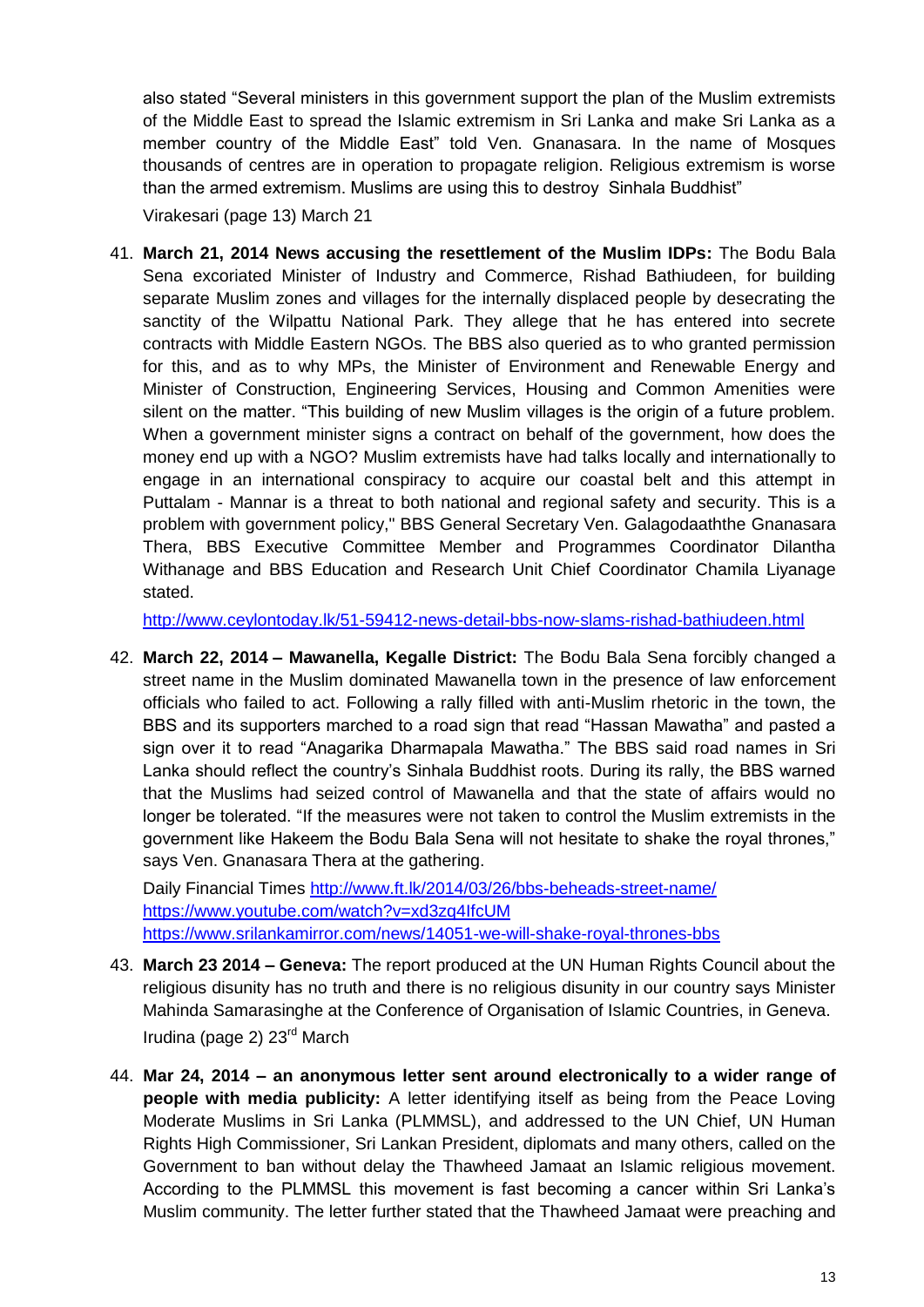practicing religious intolerance, exerting pressure on other Islamic movements, making it compulsory to attend mosques, making it compulsory to learn the Arabic Language, making the implementation of Sharia law above the civil laws of Sri Lanka, forcing females to wear the burka and constructing many mosques and madrassas in many parts of the country.

It is clear that the Thawheed Jamaat represents a small minority among the total Muslim population in Sri Lanka. This shows that 90% of the Muslim community in Sri Lanka is not in any way linked to the controversial and divisive activities that are the cause of much unrest, disharmony and distrust in the country. It is tragic that the majority of the Muslims who are essentially peace loving are to pay for the actions of this minority. We fear that these activities of the Thawheed Jamaat, if left unchecked by the authorities, would create a situation in which the majority of the Muslims in Sri Lanka, are already under threat and harassment from this extremist minority, may have to face the wrath of other religions, the PLMMSL said. There was no record of the existence of such an entity before the publication of this letter.

Daily Mirror (page 1)<http://epaper.dailymirror.lk/epaper/viewer.aspx> [http://mffcoexist.wordpress.com/2014/03/11/harassment-of-muslim-students-and-parents](http://mffcoexist.wordpress.com/2014/03/11/harassment-of-muslim-students-and-parents-at-janadipathy-balika-vidyalaya-rajagiriya/)[at-janadipathy-balika-vidyalaya-rajagiriya/](http://mffcoexist.wordpress.com/2014/03/11/harassment-of-muslim-students-and-parents-at-janadipathy-balika-vidyalaya-rajagiriya/)

Virakesari (page 2) March 25

45. **March 26, 2014 – Dambulla, Matale District, Grenade Attack:** Two hand grenades were hurled at the Mosque in Dambulla on the night of the 25th by a group of unknown persons, according to a member of the Mosque Trustee Board M Rahmathullah. He pointed out that two grenades were thrown into the backyard of the mosque around 8.45 p.m., but only one had exploded resulting in minor damages to the mosque. This incident happened despite two police officers having been assigned to guard the mosque on a daily basis.

<http://dailynation.lk/hand-grenade-hurled-dambulla-mosque/>

Metro News (page 1) March 28, Thinakkural (page 1) March 28, Virakesari (page 10) March 28

46. **April 1, 2014 - News Conference:** The Bodu Bala Sena (BBS) claimed that a huge housing project has come up in the middle of the Wilpattu National Park with funds received from an NGO based in a Middle Eastern country. BBS accuses Minister Rishard Badutheen of resettling Muslim IDPs there and lashed out at President Mahinda Rajapaksa and government officials for keeping mum about this. Ven. Gnanasara said "we already exposed the destruction of Wilpattu jungle and the Muslim settlement that is taking place there. Wilpattu is not only a tourist site, it is also considered as a Buddhist Archaeological site." He asked "who has given permission to destroy the Buddhist artefacts?" "This housing project reflects only one ethnicity (Muslims). By destroying the Sinhala Buddhist they are trying to prove that the Sinhalese are illegal migrants to Sri Lanka" he added. He warned "if the President failed to take action we will directly intervene."

Daily Mirror (page 1) April 2, Sudar Oli (page 1) April 2, Virakesari (page 10) April 2 Ada (page 6) April 3, Ada (page 6) April 3

<http://www.dailymirror.lk/news/45306-bbs-flays-govt-on-wilpattu-housing-project.html>

47. **April 1, 2014 - Press Interview:** In a media interview to the Daily Mirror Ven. Gnanasara of Bodu Bala Sena says Muslim society is entailed with the tragedy called Wahabism – Muslim extremism. It is the person called Alavi Moulana who has spoken to the Asian Tribune and India Today magazines about it. In addition, Mr. Azad Salley"s brother has also spoken about it. It was in 2012, that the question of Muslim extremism arose. There are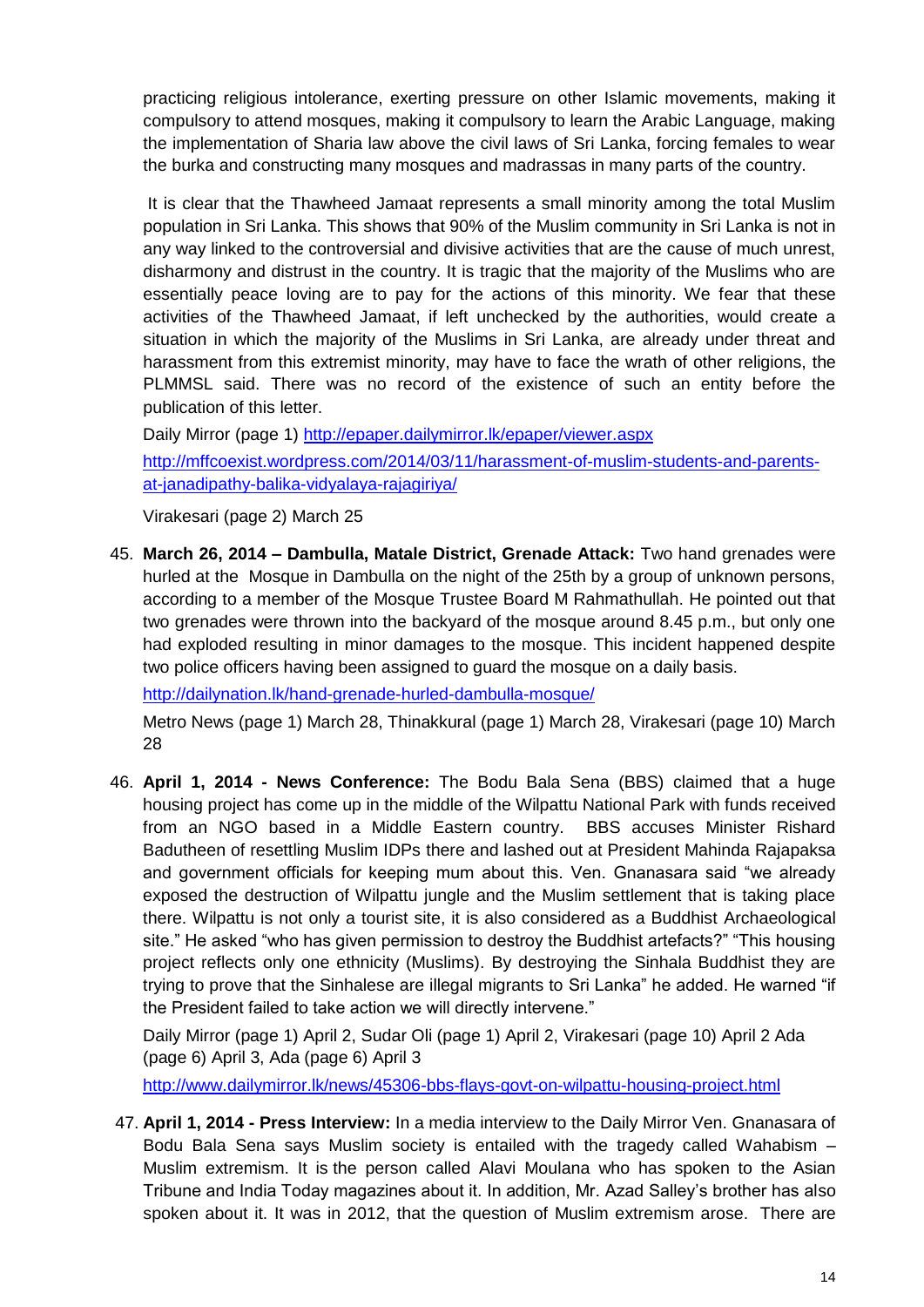about 400 Christian fundamentalist organisations. There are reports about it. Some Muslim brothers also spoke to me about conversions. They live in fear in some parts of the country.

He further said "We have not attacked any religious place. We are not involved in the Dambulla incident. They are not religious places - they are places created in the name of religion." Ven. Gnanasara accepted that he uses harsh words. He says "It is true that we use harsh words. We do so because the people cannot understand what we say. However, nowhere have we exhibited such alleged intolerant behaviour."

Daily Mirror (page 12) April 1

[http://www.dailymirror.lk/opinion/172-opinion/45256-we-have-not-attacked-any-religious](http://www.dailymirror.lk/opinion/172-opinion/45256-we-have-not-attacked-any-religious-place.html)[place.html](http://www.dailymirror.lk/opinion/172-opinion/45256-we-have-not-attacked-any-religious-place.html)

**48. April 3, 2014 – Press Statement:** Sihala Ravaya, another Buddhist extremist organisation said they would back Janadhipathi Balika Vidyalaya Principal's decision to disallow the wearing of shawls and trousers. Sihala Ravaya National Convener, Ven. Magalkande Sudhaththa Thera said ""Politicians are behind this extremism. We shall be announcing the names of these extremist politicians soon. If this student wants to wear what she wants to wear she must go to a Muslim school."

[http://www.ceylontoday.lk/51-60709-news-detail-sihala-ravaya-asks-student-to-find-muslim](http://www.ceylontoday.lk/51-60709-news-detail-sihala-ravaya-asks-student-to-find-muslim-school.html)[school.html](http://www.ceylontoday.lk/51-60709-news-detail-sihala-ravaya-asks-student-to-find-muslim-school.html)

<http://groundviews.org/2014/05/09/the-failure-of-the-media-civil-society-and-the-moderates/>

49. **April 08, 2014, Wilpattu National Park, Mannar District:** The Bodu Bala Sena inspected the area where a resettlement project is allegedly being carried out in a part of the Wilpattu National Park. Later Bodu Bala Sena General Secretary Galagoda Aththe Gnanasara Thera told the media that his representatives were able to observe the controversial land area today. The Bodu Bala Sena Organization constantly charged that Industrial and Commerce Minister Rishard Badiudin received funds from Pakistan for a resettlement project for Muslims and he has been clearing jungles north of the Wilpattu national park near Mullikulam. The Minister rejected the Bodu Bala Sena allegations. 60 journalists including foreign correspondents were taken on a fact finding mission on 22.04.2014 to examine the ground situation by the authorities in the area. The Journalist concluded that along the border of the Wilpattu National Park on the partly constructed Puttalam- Mannar road stretching over a distance of 36 km, there were no signs of any human settlements within the Wilpattu National Park. At the Mannar end of the Wilpattu National Park, it was quite evident that the 73 houses - small mud huts - were standing outside the Wilpattu National Park, on what the Wild Life Department (WLD) has at various times described as Sanctuary or Buffer Zon[e\[M1\].](file:///C:/Users/Mohammed%20Mahuruf/AppData/Local/Microsoft/Windows/Temporary%20Internet%20Files/Content.Outlook/L2VXWIT6/Incidents%20April%202014.htm%23_msocom_1)

Ada (page 5) April 8

[http://www.hirunews.lk/80892/bodu-bala-sena-inspect-minister-badiudeens-resettlement](http://www.hirunews.lk/80892/bodu-bala-sena-inspect-minister-badiudeens-resettlement-project-in-wilpattu)[project-in-wilpattu](http://www.hirunews.lk/80892/bodu-bala-sena-inspect-minister-badiudeens-resettlement-project-in-wilpattu) 

[http://www.island.lk/index.php?page\\_cat=article-details&page=article](http://www.island.lk/index.php?page_cat=article-details&page=article-details&code_title=102088)[details&code\\_title=102088](http://www.island.lk/index.php?page_cat=article-details&page=article-details&code_title=102088)

50. **April 09, 2014 – Slave Island, Colombo - Mayhem at media briefing:** A tense situation erupted when Bodu Bala Sena stormed a media conference organized by the Jathika Bala Sena. Several Muslim representatives also participated in the media conference convened by JBS General Secretary Vatareka Vijitha Thera. Ven. Gnanasara Thero of BBS verbally abused and threatened Muslim clerics and Vatareka Vijitha Thera after storming the venue of the press conference. Muslim Moulavis attempted to flee but they were stopped by Bodu Bala Sena representatives. BBS prevented the press conference from going ahead at the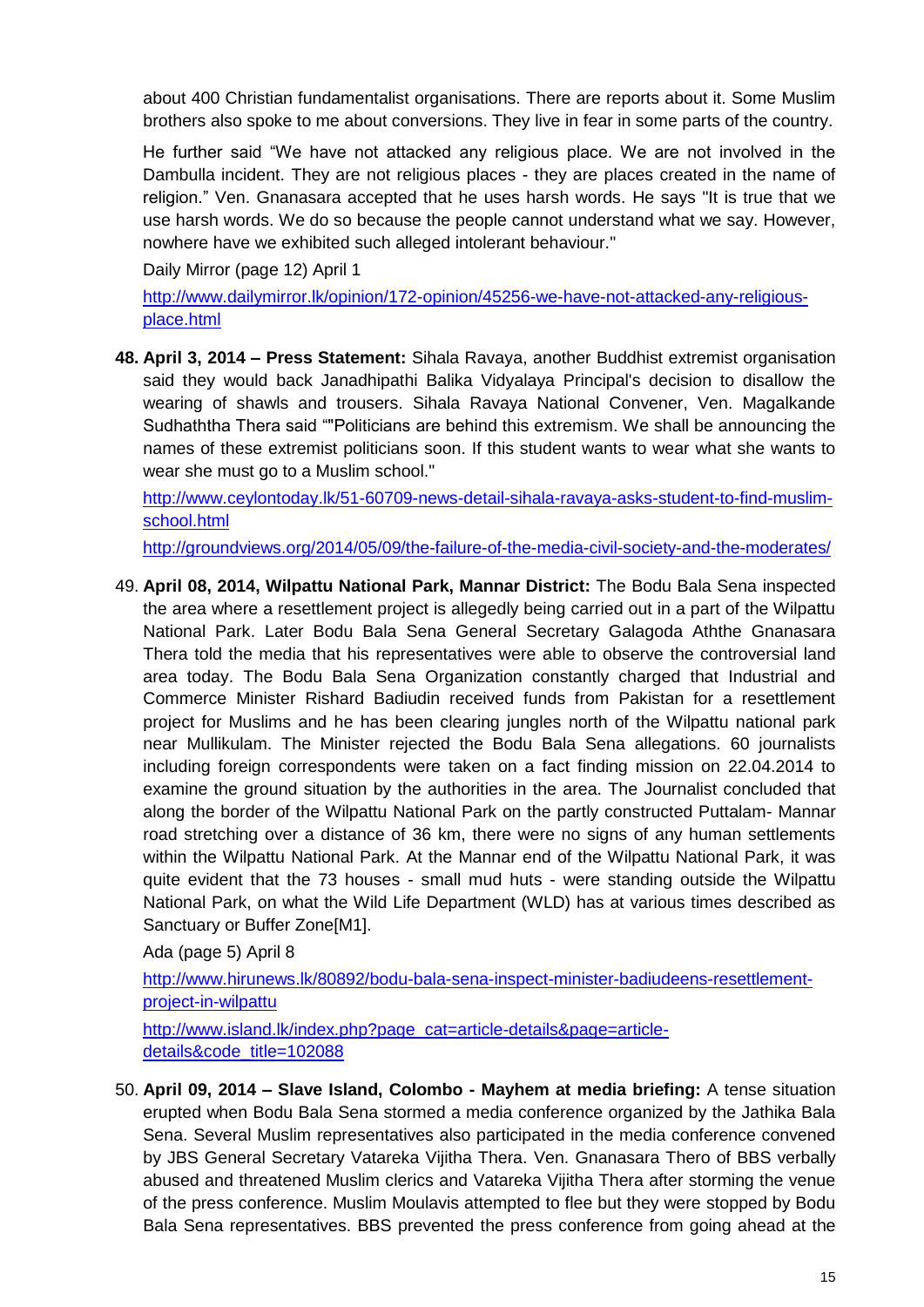Nippon Hotel. The press briefing was organised to brief the media against allegations that a new resettlement was being constructed with funds from a Donor Agency and named as Jassim City inside the Wilpattu National Park. The BBS said that no Buddhist Monk has the right to speak on behalf of Muslims and threatened to disrobe the Ven. Watarekke Vijitha Thero in front of the media. The incident took place in the presence of police officers. Meanwhile Police Media Spokesman SSP Ajith Rohana had said that "although nothing had happened and no arrests were made Ven. Gnanasara had attempted to remove Ven Watareka Thera"s robe". Ven. Gnanasara was berating the monks who had been holding the media conference. "Don't you feel ashamed to come here in a saffron robe? Get out. I was looking for you, Watareka Vijitha Thera. Aren't you ashamed to wash dirty linen of mosques? We will remove your robe and dress you in a Burka. This man is a dog. Not worthy of the robe. You defamed the entire Maha Sangha. You shamed the nation by going after mosques. We should not let bastards like you to exist."

[http://www.eyesrilanka.com/2014/04/12/muslim-parliamentarians-considering-boycotting](http://www.eyesrilanka.com/2014/04/12/muslim-parliamentarians-considering-boycotting-parliament/)[parliament/](http://www.eyesrilanka.com/2014/04/12/muslim-parliamentarians-considering-boycotting-parliament/)

https://www.youtube.com/watch?v=IdidYVXgpqk

<https://www.youtube.com/watch?v=6Syx5Jirkvw>

<http://www.adaderana.lk/news/video-bodu-bala-sena-ends-watareka-drama>

[http://www.hirunews.lk/80932/bodu-bala-sena-raids-jathika-media-conference-galagoda](http://www.hirunews.lk/80932/bodu-bala-sena-raids-jathika-media-conference-galagoda-aththe-thero-reprimand-wata-raka-vijitha-police-intervenes)[aththe-thero-reprimand-wata-raka-vijitha-police-intervenes](http://www.hirunews.lk/80932/bodu-bala-sena-raids-jathika-media-conference-galagoda-aththe-thero-reprimand-wata-raka-vijitha-police-intervenes)

[http://www.ceylontoday.lk/83-61532-news-detail-sri-lankas-tilt-towards-religious](http://www.ceylontoday.lk/83-61532-news-detail-sri-lankas-tilt-towards-religious-extremism.html)[extremism.html](http://www.ceylontoday.lk/83-61532-news-detail-sri-lankas-tilt-towards-religious-extremism.html)

51. **April 10, 2014 – Press Conference:** Western Provincial Council Minister of Jathika Hela Urumaya (JHU), Udaya Gammanpila, urged Minister Rishard Bathiudeen to reveal the secret of resettling the Muslims in a Jungle. He called on the government to initiate legal action against Commerce and Industry Minister Rishard Bathiutheen over the alleged resettlement of Muslim people in Wilpattu irrespective of his positions, party or religious differences. He said the above when addressing a press conference at the party office in Battaramulla.

Sudar Oli (page 3) April 11, Mowbima (page 1) April 11

[http://www.lankaweb.com/news/items/2014/04/23/is-there-an-illegal-settlement-and](http://www.lankaweb.com/news/items/2014/04/23/is-there-an-illegal-settlement-and-mosque-inside-wilpattu-national-park/)[mosque-inside-wilpattu-national-park/](http://www.lankaweb.com/news/items/2014/04/23/is-there-an-illegal-settlement-and-mosque-inside-wilpattu-national-park/)

52. **April 12, 2014 – Slave Island, Colombo - Derogatory Remarks on Holy Quran:** Ven. Gnananasara Thero of the BBS falsely stated that the concept of "Thaqiya" in the Holy Quran allows Muslims to defraud people of other faiths and acquire properties and wealth of non-Muslims by cheating them. This occurred outside the Slave Island Police Station in the presence of the police officers, the media and the public.

Sudar Oli (page 1) April 19, Mowbima (page 4) April 17

[http://www.eyesrilanka.com/2014/04/25/insulting-the-holy-quran-could-lead-to-worldwide](http://www.eyesrilanka.com/2014/04/25/insulting-the-holy-quran-could-lead-to-worldwide-response-detrimental-to-the-country/)[response-detrimental-to-the-country/](http://www.eyesrilanka.com/2014/04/25/insulting-the-holy-quran-could-lead-to-worldwide-response-detrimental-to-the-country/)

<https://www.youtube.com/watch?v=L1CBsyRjDk0>

Ceylon Today (page 1) April 17

53. **April 18, 2014 - President Rajapaksa says problems created by foreign elements:**  "There is no room for any community to suppress another community on the grounds of religion or ethnicity" President Mahinda Rajapaksa said while speaking at the opening of the new bridge across Batticaloa lagoon connecting Batticaloa and Ampara and assured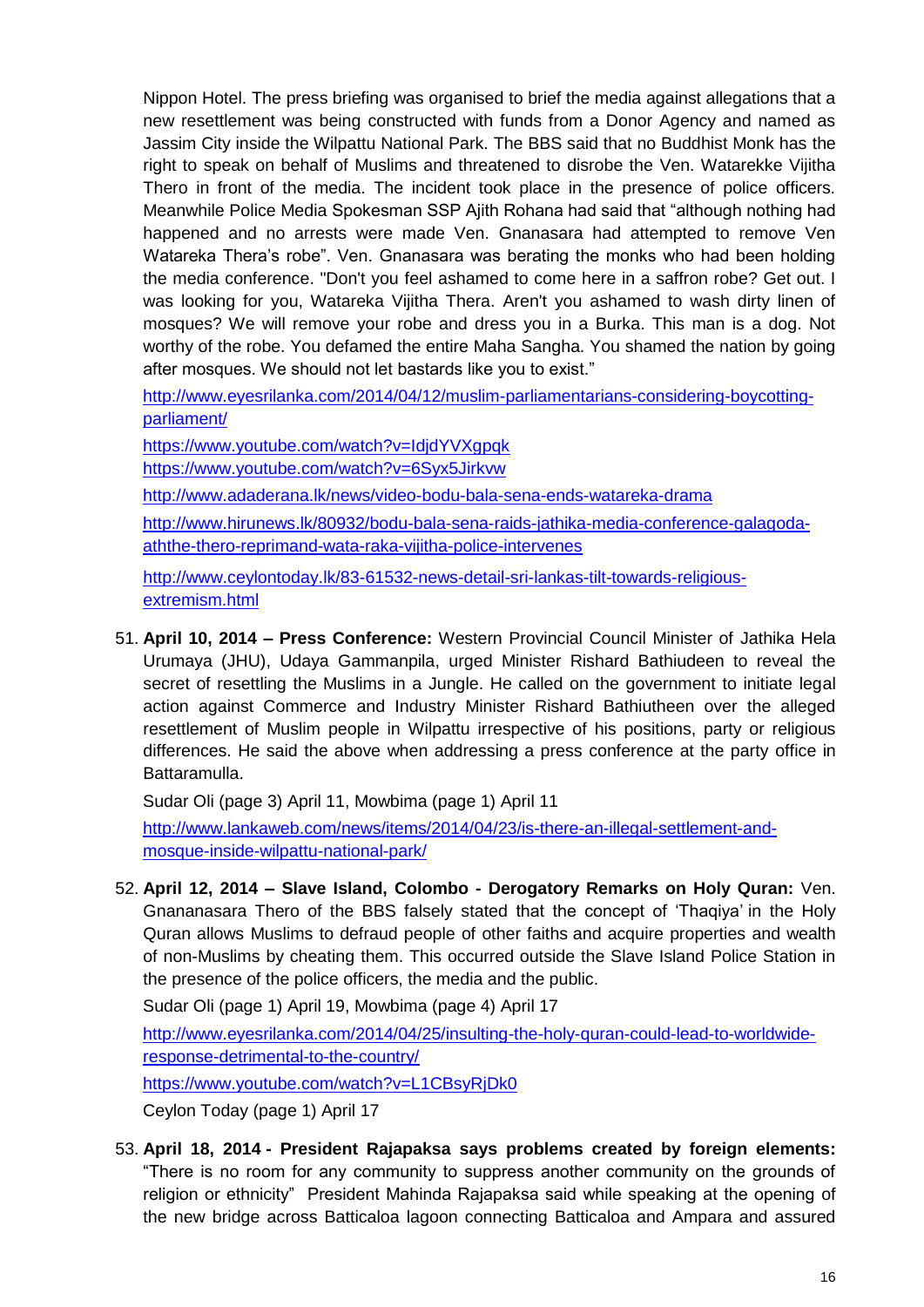that no injustice will be done to any ethnicity. President said certain foreign elements were trying to create problems between communities and religions and destroy national harmony by spreading false rumours. The Government is committed to safeguard the rights and privileges of all religious groups in Sri Lanka and to secure the freedom of worship in the country, the President further said. The Government has come under severe criticism by international as well as local civil society organisations for allowing Buddhist extremist groups to intimidate Muslims and Christians in the country.

[http://www.ft.lk/2014/04/21/no-room-for-any-injustice-to-any-community-in-sri-lanka](http://www.ft.lk/2014/04/21/no-room-for-any-injustice-to-any-community-in-sri-lanka-president-assures/)[president-assures/](http://www.ft.lk/2014/04/21/no-room-for-any-injustice-to-any-community-in-sri-lanka-president-assures/)

Thinakkural (page 1) April 21, Daily Mirror (page 4) April 23

- **54. April 22, 2014 - Media Interview:** When speaking to the press at the Buddhist Centre in Kirillapone, Ven. Gnanasara of BBS said "The Tamil Nadu Tawheed Jamath is planning to come to politics as ascertained from their activities in the Maligawatte flats in Maradana, which we revealed. For those who accuse us of insulting the Quran, we ask the police to immediately arrest these Tawheed Jamath men before trying to lay a finger on the robe because if not the whole place will go up in flames. Minister of Industry and Commerce, Rishad Bathiudeen, is the one who created the environment for the Sri Lanka Tawheed Jamath to foster and provided government protection for them. Hiding behind ulterior motives they even protested the US sponsored resolution against Sri Lanka at the UNHRC, in front of US embassy, he stated. The Ven. Gnanasara was of the view that people like this including Minister of Justice, Rauff Hakeem, must be stoned according to the Sharia Law. "They are pushing their political agendas by trying to be the heroes of the Muslim society. The say that a god exists, we are ready to debate and prove their fallacy" he added. Ceylon Today (Page 1) 23 April**,** Daily Mirror (page 5) April 23, Thinakkural (page 4) April 23,
- 55. **April 23, 2014: Colombo – Muslim Minister's Office raided in search of a Buddhist Monk:** A group of BBS members raided the Ministry of Industry and Commerce, 73/1, Galle Road Colombo 3, closer to the Temple Trees coming under Minister Rishard Bathiudeen, who, according to the BBS, is promoting 'Muslim Extremism' in Sri Lanka, in search of Watareka Wijitha Thera possibly to harm the monk and for complaining to the Slave Island Police. Ven. Watareka Thera, who is also UPFA Mahiyangana Pradesiya Sabha member and keen on maintaining communal harmony and peace between Sinhalese and Muslims, which the BBS denounces. Deputy Financial Secretary of the BBS, Ven. Wellampitiye Sumanadhamma Thera said, "Ven. Mohamed Vatareka Vijitha Thera is a fake character. We had reliable information that he was in the ministry. He is a parasite destroying the nation. We ask Bathiudeen not to use the robe to solve problems concerning the Muslims, mosques or Maulavis. We ask Bathiudeen to release him to us. Don't continue this deception. We will not stop until we find this fake character and take him to meet the Mahanayakes to enact the monks' law and monks' discipline according to the monks' constitution. Despite the police presence, the group who were accompanied by members of the media were allowed to enter the ministry premises and were allowed by ministry officials to search the ministry complex. (Refer April 09, 2014)

Daily Mirror (page 1) April 24, Ceylon Today (page 1) April 24, Ada (page 1) April 24. Mowbima (page 2) April 24

[http://www.ceylontoday.lk/51-62335-news-detail-bbs-storms-bathiudeens-ministry.htm](http://www.ceylontoday.lk/51-62335-news-detail-bbs-storms-bathiudeens-ministry.html)**l** [http://www.eyesrilanka.com/2014/04/25/insulting-the-holy-quran-could-lead-to-worldwide](http://www.eyesrilanka.com/2014/04/25/insulting-the-holy-quran-could-lead-to-worldwide-response-detrimental-to-the-country/)[response-detrimental-to-the-country/](http://www.eyesrilanka.com/2014/04/25/insulting-the-holy-quran-could-lead-to-worldwide-response-detrimental-to-the-country/)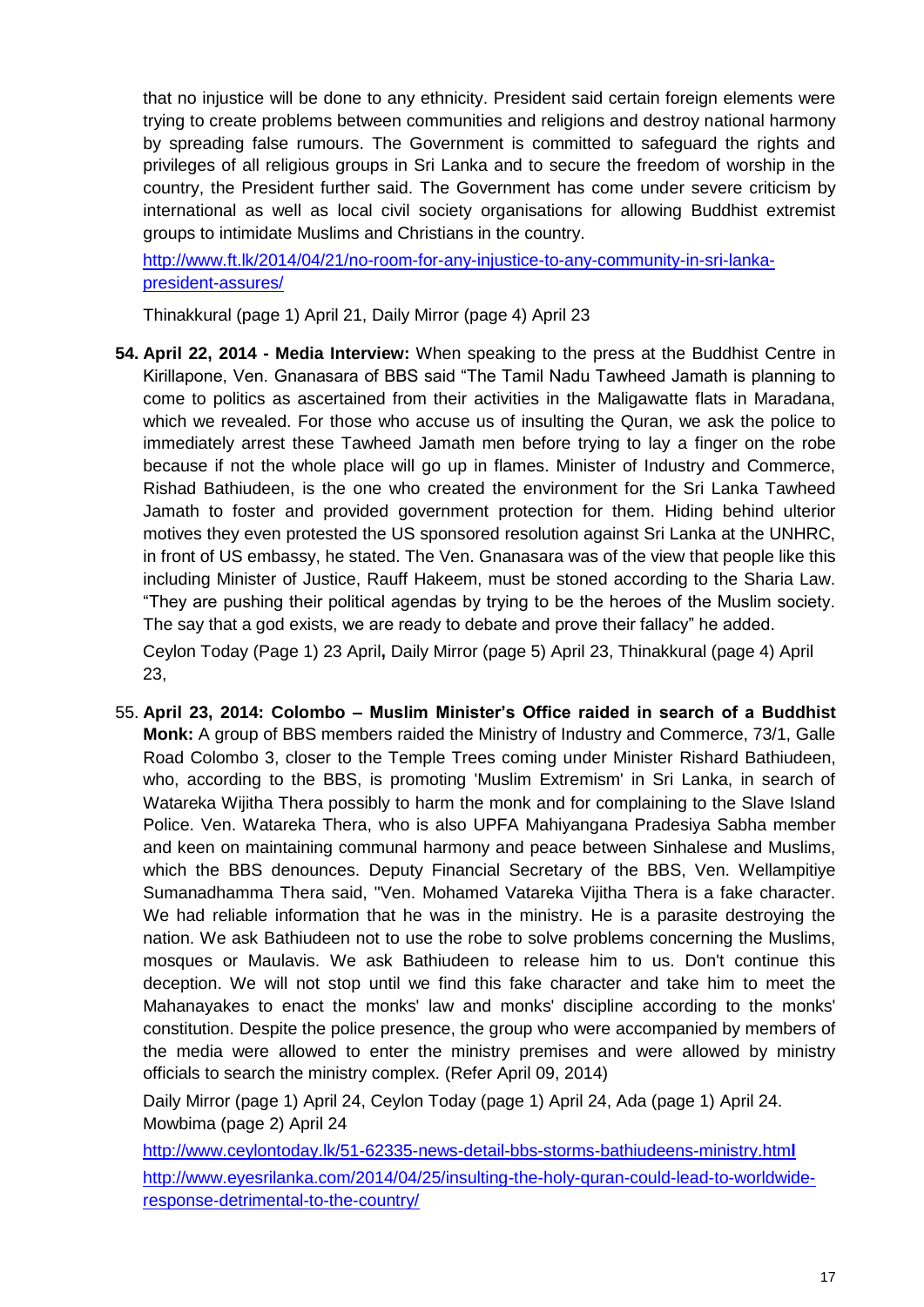[http://asianmirror.lk/news/item/1050-watareka-wijitha-thera-missing-bbs-to-surround-rishad](http://asianmirror.lk/news/item/1050-watareka-wijitha-thera-missing-bbs-to-surround-rishad-s-ministry/1050-watareka-wijitha-thera-missing-bbs-to-surround-rishad-s-ministry)[s-ministry/1050-watareka-wijitha-thera-missing-bbs-to-surround-rishad-s-ministr](http://asianmirror.lk/news/item/1050-watareka-wijitha-thera-missing-bbs-to-surround-rishad-s-ministry/1050-watareka-wijitha-thera-missing-bbs-to-surround-rishad-s-ministry)**y**

56. **April 23, 2014 - Gampola Town, Kandy District:** BBS members including several Monks arrived in two vans to the Masjidul Ilham Bebila Mosque in the Gampola town area while the Muslims were at the noon prayer. The intruders started photographing and videoing the mosque in different angles, this created tension among the Muslims. They alleged that the main hall of the mosque has been illegally built by encroaching the Bebila Road.

Metro News (page 21) April 24, Thinakkural (page 1) April 24

57. **April 24, 2014 – Press Conference:** Addressing a media conference organised by BBS, Ven. Gnansara said "We have begun a just war against the religious extremism. Several activities are carried out in this country against Buddhism. While Muslim extremist organisations are involved in converting Buddhist to their religion a minister carries out an illegal settlement. Some Muslim ministers and NGOs are using Buddhist monks to take forward their separatist ideology. The LTTE never used the saffron robes (Monks) during the 30 years of war, but the Muslim ministers are doing it. We raised our views against these. Instead of taking action against these we have been blamed. There is no need for us to apologies to anyone for what we are doing." He called every Buddhist of this country to be a policeman. "If we have to protect ourselves from being converted to other religion or stop land grabbing every Buddhist should become a policeman," he stressed.

Thinakaran (page 1) April 27, Thinakkural (page 5) April 25, Ada (page 1) April 25, Divaina (page 13) April 26.

- 58. **April 24, 2014 – Derogatory Statement:** "After capturing the country from the Tiger terrorists, Muslim extremism with new faces operate within the country. There are two forces of enemies operating in this country that put the government in trouble. One of them is an enemy showing friendly face to the government, the other is a Minister who puts the government in trouble by grabbing the state lands."Ven. Omalpa thera, President of Jathika Hela Urumaya, said in the 20<sup>th</sup> anniversary celebration of the Mitiyawatte Journalist Forum. Ada (page 9) April 24
- 59. **April 28, 2014 Complaints against Thawheed Jamath:** Ven. Akmeemana Dayarathana, President of Sihala Ravaya and several other monks have lodged complaints with four police stations against the General Secretary of the Sri Lanka Thawheed Jamath (SLTJ), Abdul Raseek for allegedly having issued statements insulting the Buddha and Buddhism. Ven. Dayarathana, in his complaint, has requested the arrest of Abdul Raseek for uttering derogatory statements against the Buddha, with the intention of spreading hatred among Buddhists, by criticizing Buddhist scripture. Ven. Akmeemana Dayarathana has lodged his complaint at the Dehiwala Police Station, while Ven. Magalkande Sudaththe, Convenor, Sihala Ravaya, lodged his complaint at the Kalutara (South) Police Station and Ven. Alawwe Nandaloka lodged his at the Alawwa Police Station. Further, Ven. Akmeemana Dayaratna urged the government to arrest the members of the Sri Lanka Thawheed Jamath immediately, confiscate their passports, announce the SLTJ as fundamentalist organisation and punish them in public.

Ceylon Today (page 1) April 28, Metro News (page 21) April 30

60. **April 30, 2014 – Press Interview:** Bodu Bala Sena says its predictions for the past two years about the existence of Muslim terrorism in Sri Lanka have become true now. The arrest in India of a Muslim terrorist group leader with links to Kandy confirms BBS claims, stated its CEO Dilanthe Withanage. He told Sri Lanka Mirror that this particular incident has taught a lesson to all Sri Lankans and especially to those who had attacked BBS and its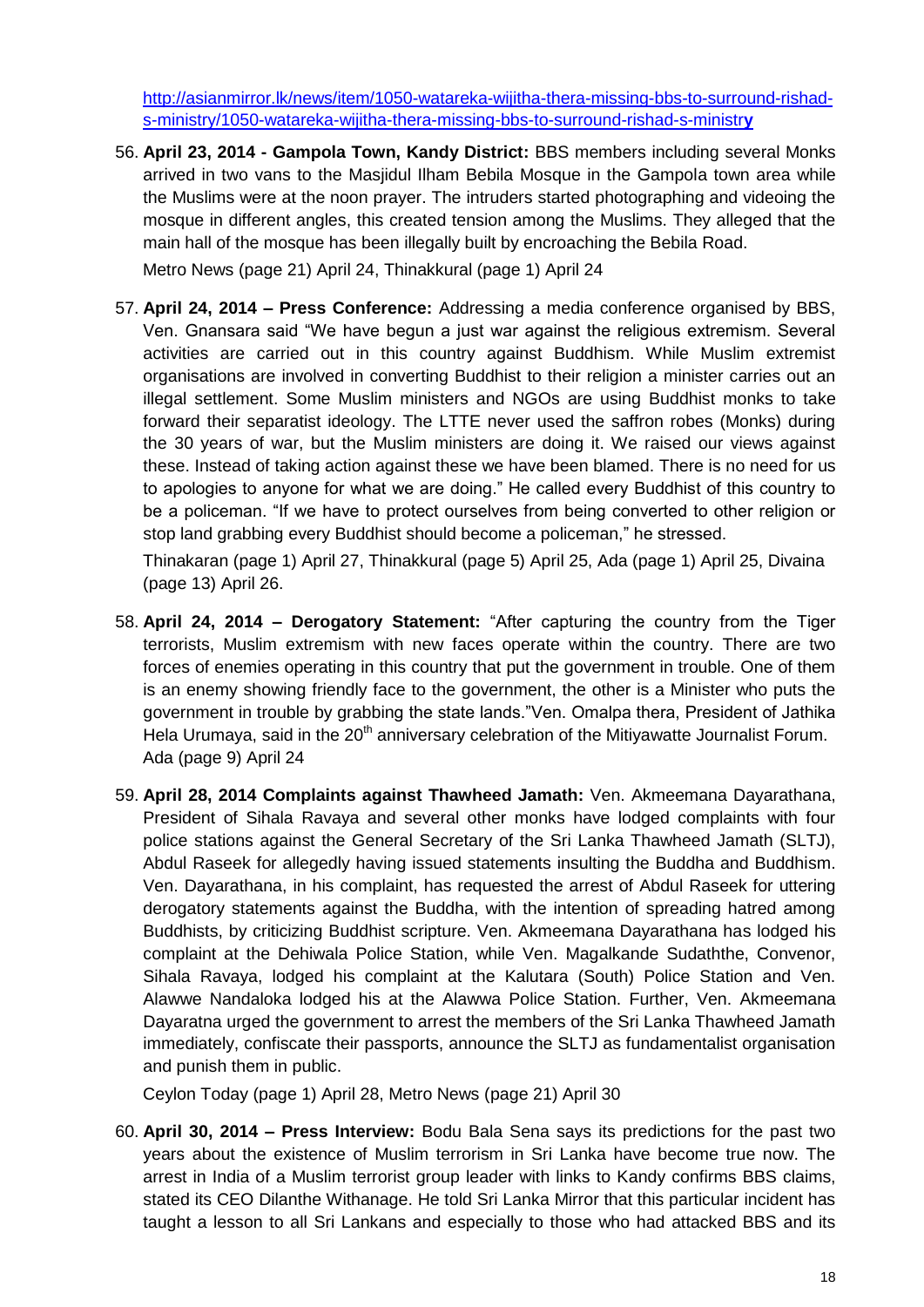general secretary Ven. Gnanasara, chauvinistically. The warnings by the defence secretary, the western province governor and a mosque trustee Riaz Salley about Muslim terrorism in Sri Lanka have proven correct, he said. Muslim terrorism has become a serious threat to the security of Sri Lanka as well as the region, he said, adding that steps should be taken by the Sri Lankan Government and the defence authorities in collaboration with the Asian region to rescue the country from peril and to nip the threat in the bud. He added that the groups operating in the eastern province and the Puttalam - Mannar zone should be investigated and peace in the country restored.

[https://www.srilankamirror.com/news/14701-bbs-says-its-predictions-of-muslim-terrorism](https://www.srilankamirror.com/news/14701-bbs-says-its-predictions-of-muslim-terrorism-become-true)[become-true](https://www.srilankamirror.com/news/14701-bbs-says-its-predictions-of-muslim-terrorism-become-true)

61. **May 2, 2014 – Media Conference:** "Now it is confirmed that Sri Lankan Muslim organisations are maintaining relationship with the Pakistan terrorists." Ven. Gnanasara said in a press interview held at the Buddhist Centre in Kirillapone. He stated "we have been telling the government for the last two years about the spreading of Muslim extremism in the country, but the government ignored us. Now the international media say that the Sri Lanka Muslim terrorists organised with the Pakistan terrorists, to attack India." He accused the Sri Lanka Thowheed Jamath and the Tamil Nadu Thowheed Jamath as if they were involved in crimes such as smuggling arms, drug dealing, etc. He further blamed them as they were trying to discredit the country and create problems in Sri Lanka. In the meantime the Sri Lankan Government today rejected claims that Muslim extremist groups are undergoing training in Sri Lanka to carry out attacks in India. Defence Ministry spokesman, Brigadier Ruwan Wanigasooriya said that such claims are baseless and are not backed by evidence.

Virakesari (page 1) May 3

<http://mffcoexist.wordpress.com/2014/05/04/sri-lanka-denies-terror-training-claim/>

62. **May 4, 2014 – Email interview with terrorism research expert Dr. Rohan Gunaratna:** In an email interview with The Nation regarding the arrest of a Lankan Islamist terror suspect Mohammed Zakir Hussain in Chennai, expert on terrorism research Dr. Rohan Gunaratna said "overseas Islamist terror cells were increasingly operating in Sri Lanka, posing a severe threat to the entire South Asian region." Dr. Gunaratna stressed that authorities here should work with their security counterparts to dismantle regional terrorist and criminal networks.

[The Nation](http://www.nation.lk/edition/latest-top-stories/itemlist/user/62-thenation.html) (page 1) May 4, Sudar Oli (page 1) May 5 [http://www.nation.lk/edition/latest-top-stories/item/28822-overseas-islamist-terror-cells-in](http://www.nation.lk/edition/latest-top-stories/item/28822-overseas-islamist-terror-cells-in-sri-lanka.html#sthash.6oZSOu8q.dpuf)[sri-lanka.html#sthash.6oZSOu8q.dpuf](http://www.nation.lk/edition/latest-top-stories/item/28822-overseas-islamist-terror-cells-in-sri-lanka.html#sthash.6oZSOu8q.dpuf) <http://www.srilankaguardian.org/2014/05/isi-agent-arrest-in-chennai-significant.html>

63. **May 5, 2014 – Minister Champika Ranawaka's Accusation:** "Sri Lanka is becoming a centre for the international Islamic terrorists" accused Minister Champika Ranawaka who is also the general secretary of Jathika Hela Urumaya. He said "there is a connection between the terrorists in the Tamil Nadu in India and the Sri Lankan Muslim fundamentalists. The terrorists of Malaysia, Indonesia, Lashkar-e-Taiba and Kashmir use Sri Lanka as their centre.

Virakesari (page 2) May 5

64. **May 6, 2014 – Dambulla, Matale District – Dambulla Mosque is under threat once again:** Tense situation prevailed in Dambulla when the Road Development recommenced with the aim of demolishing the 65 year old Dambulla mosque. The construction of the road commenced this morning under the leadership of Ven. Inamaluwe Sri Sumangala Thero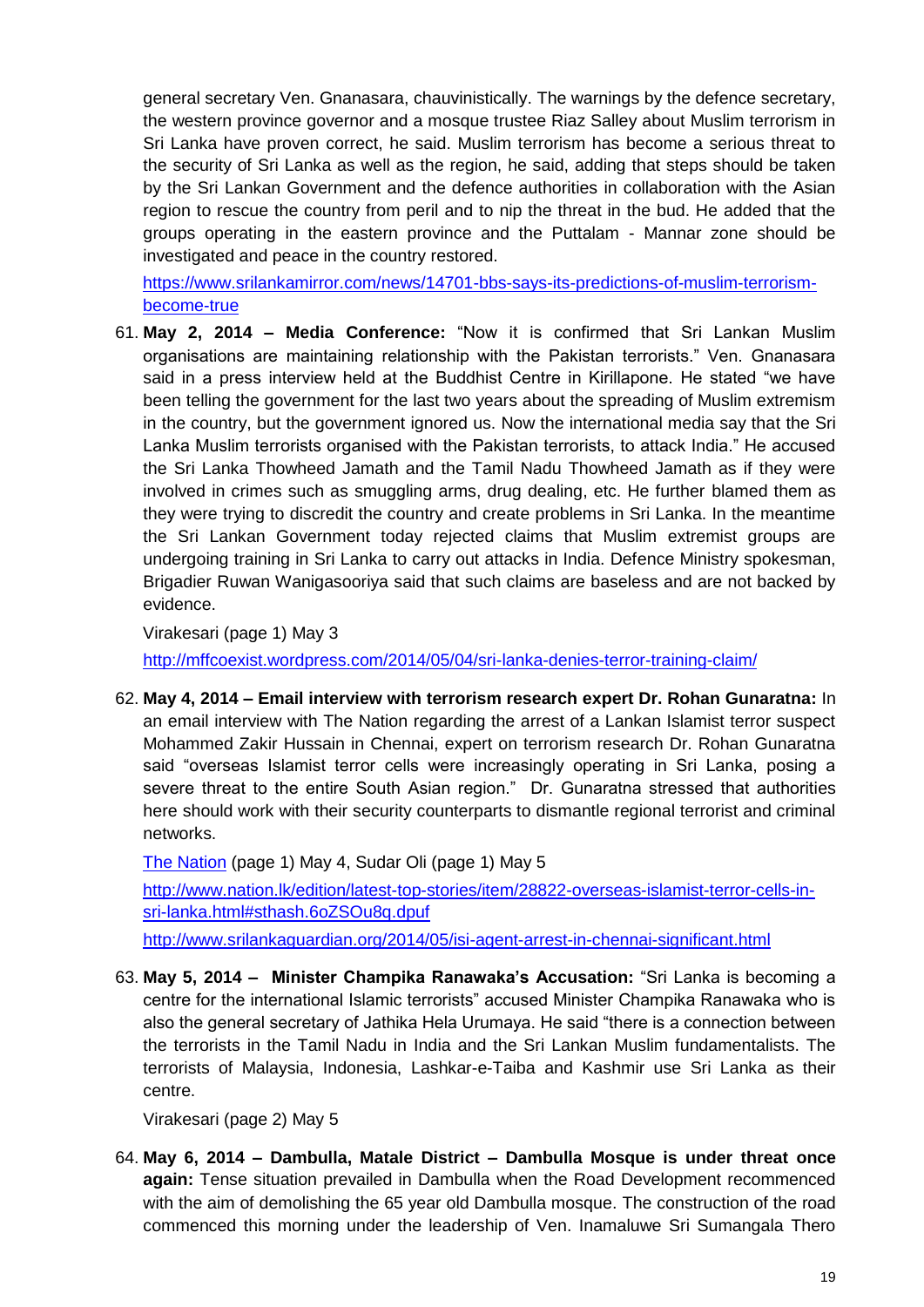with heavy police protection. The officials of the Urban Development Authorities were supervising the work. When the Mosque Administration attempted to stop it, the authorities have said that this action cannot be stopped, because the order comes from the top and to be done under the leadership of Ven. Sumangala. The Buddhist monk started this campaign against the Mosque on April 24, 2012 claiming that this mosque comes under the sacred zone. The UNP Parliamentarian R. Yograjan said that the mosque in Dambulla was also faced with the threat of closure due to the construction of a road running through its precincts. "President Rajapaksa told me that he would ask the authorities to construct the road around the Mosque. But, it is clear that there is an organised attempt to demolish not only their places of worship but also drive the Tamils and Muslims totally out of Dambulla" he noted. Ven. Sumanagala has asked the Mosque administration to remove the CCTV camera and the flash light fitted on a palmyrah tree. He has insisted that the palmyrah tree be removed and the 50 feet road has to be ready for him to take the Buddhist procession (Perehara) for the Wesak that falls on May 14 and 15. In the meantime Mr S Y M Saleem, member of the Dambulla Mosque has lodged a complaint at the Dambulla police station against demolishing the toilet of the mosque without prior notice and breaking a house and damaging articles worth over Rs. 250 thousand.

Sudar Oli (page 1) May 7, Thinakaran (page 1) May 10, Thinakkural (page 4) May 7, Thinakural (page 7) May 9, Thinakkural (page 8) May 11, Virakesari (page 2) May 7

Island May 15, 2014, [http://www.island.lk/index.php?page\\_cat=article-details&page=article](http://www.island.lk/index.php?page_cat=article-details&page=article-details&code_title=103368)[details&code\\_title=103368](http://www.island.lk/index.php?page_cat=article-details&page=article-details&code_title=103368)

<https://www.srilankamirror.com/news/14810-dambulla-mosque-at-risk-of-demolition>

65. **May 8, 2014 - Dippitigoda, Wattala, Colombo District – Injunction against Mosque:**  Today the Mahara Magistrate"s Court extended the injunction on Masjidul Mohiuydeen Thakkiya at Dippitigoda, Wattala, until May  $20<sup>th</sup>$ . At the end of March this year the Magistrate Court ordered the suspension of all construction work despite the Board of Trustees obtaining proper permission for construction. A group of Buddhist Monks of the area lodged a complaint at the police station against the reconstruction of the mosque. This mosque was registered under the Wakf Board in 1991 and was conducting all five times prayers without any interruption until the complaint made by the monks. The Magistrate has permitted the Mosque to continue religious activities.

Thinakkural (page 9) May 11

66. **May 09, 2014 – Aluthgama, Kalutara District – Muslim Shop Set on Fire:** Three Buddhist monks and an angry mob of at least 250 persons have set fire to a shop of a Muslim trader in the town of Aluthgama. The shop was set on fire after the mob charged that the brother of the owner had molested a child. The owner of the shop Mohommad Nayeem Khan has said that this was a conspiracy against him. Khan has said that his brother who was arrested over child molestation charges was released on bail after all video footage taken inside his shop was produced before courts. "Several discussions had taken place in the Buddhist Temple against me. I requested for security after informing police that a protest demonstration was going to be held against me. The police said that necessary action would be taken if an incident occurred," Khan has added. May 08 three Buddhist monks and a mob of around 250 - 300 came down the road, shouting that legal action had not been meted out correctly and they will set fire to this shop. According to reports, the child molestation charges levelled against Khan's brother were fabricated. Another report says that a strong opinionated Buddhist trader conducting a trade nearby is behind the torching, it adds. Although the public protest was prohibited by the Kalutara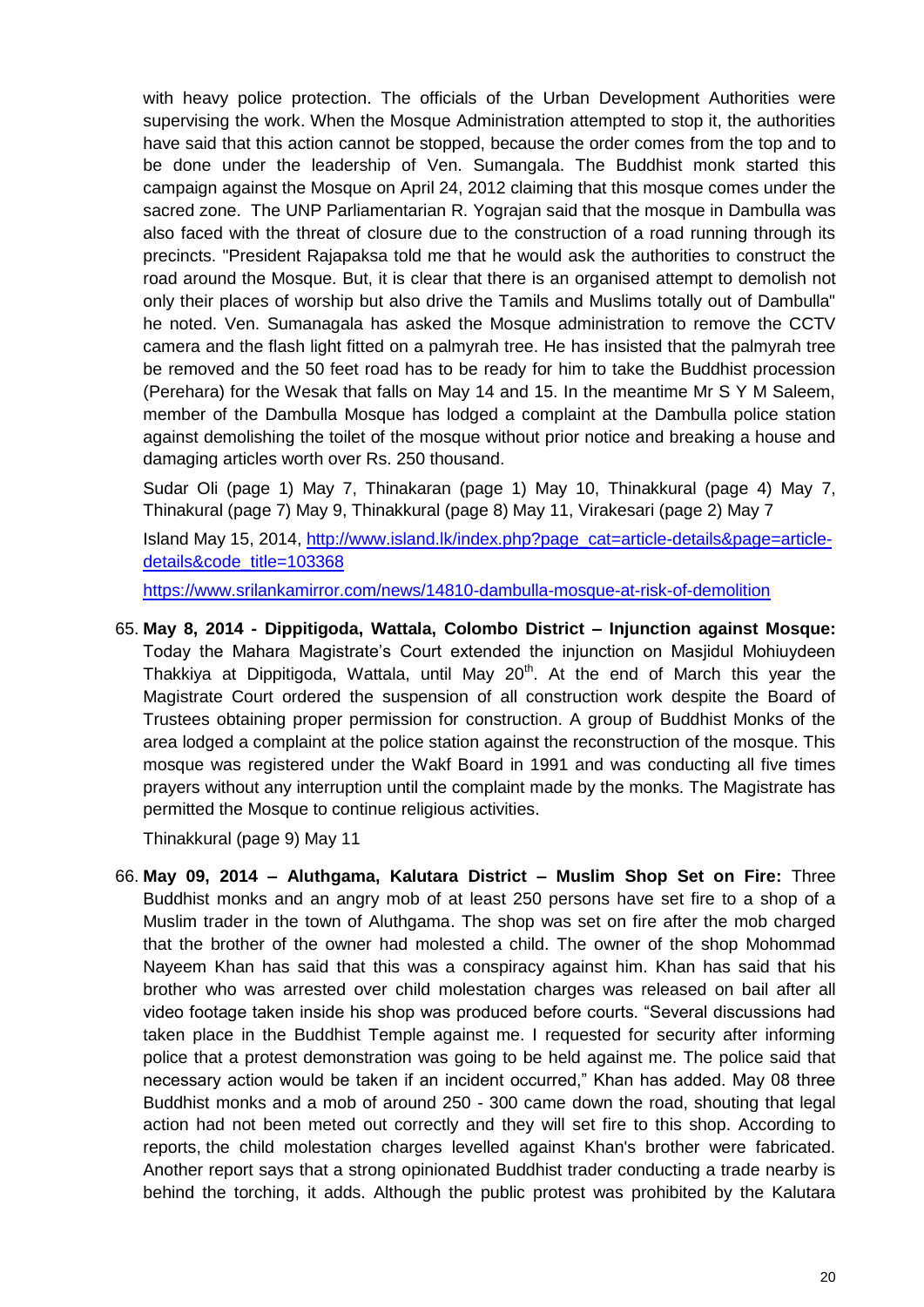magistrate as the case has been taken up at the Kalutara court, staging of this protest was a notable matter.

Sudar Oli (page 3) May 10, Thinakkural (page 1) May 10, Virakesari (page 1) May 10, Divaina (page-03) May 10, Mawbima (page- 01) May 10, Rivira (page-03) May 10, Ada (page- 01) May 12, Divaina (page- 18) May 14, Lankadeepa(page-07) May 10. [http://www.bbc.co.uk/sinhala/sri\\_lanka/2014/05/140509\\_lanka\\_shop\\_fire.shtml](http://www.bbc.co.uk/sinhala/sri_lanka/2014/05/140509_lanka_shop_fire.shtml)

<https://www.srilankamirror.com/news/14860-muslim-trader-s-shop-torched> [http://www.colombopage.com/archive\\_14A/May09\\_1399656282CH.php](http://www.colombopage.com/archive_14A/May09_1399656282CH.php)

**67. May 12, 2014 – Responding to Newspaper:** "Eliminating Muslim extremism and protecting the sacred Buddhism is our purpose and not destroying the Muslims," Ven. Gnansara stated. He also said that every citizen should become an unofficial policeman to protect the country. He replied to Virakesari, a Tamil newspaper when he was queried about the constant allegation against BBS by the Muslim minister. He further stated that it was confirmed that the Muslim extremism and the Middle East extremism have been spreading in this country. He said "A few Muslim organisations spread Muslim extremism and trying to destroy the entire people. To control this we are continuously fighting. We are not against Muslims. Muslim ministers are responsible for the increase of extremism. They join the Middle East countries, having secret agreements with them and betray our country." He stressed "we don"t need to answer any of their questions. We are voicing to protect the country, and Sinhala and Tamil people."

Virakesari (page 9) May 12

68. **May 13, 2014 – Gampola, Kandy district – Monks Protest against Muslims:** This afternoon around 30 Buddhist Monks led a protest march against Muslims in Gampola over an incident related to Wesak decoration at Zahira College. While the protesters were carrying placards and chanting anti-Muslim slogans leading from the Ambagamuwa Street, a highly Muslim populated area, the Prime Minister and his son a member of the Central Provincial Council arrived at the scene and confronted the monks. Thus the monks and others abandoned the protest, which could have created a communal unrest in Gampola. Explanation by Zahira College Old Boys Association"s Secretary mentioning that there is no evidence or base to the allegations which has been concocted by interested groups to defame the Principal and the Muslims. The Lankdeepa a Sinhala newspaper quotes the Secretary"s report of the Old Boy"s Association as follows "the Principal as usual granted permission for the Buddhist sermon on the 12 of May. This program was a success with the participation of the Buddhist monks, teachers and students. The Buddhist students and teachers appreciated the principal for same. The Bhuddhist Association of the School decided to write and report to the Secretary of the Ministry of Education about the meritorious event successfully conducted by the principal, staff, members of the School Development Society and the Old Boys Association. There was no truth in the allegations against the principal destroying the Wesak decorations and burning the Buddhist flag" The report in the Lankdeepa further states that the inquiry lead by the Senior Superintendent of Police concluded that there was no truth against any of the allegations against the Principal. Meanwhile, Ven. Dr. Medagama Dhammananda thera of the Asgiriya Chapter said that the Prime Minister should not have intervened in this issue. The Thera further said that Prime Minister had not studied the case when he intervened. "He might have thought to prevent a clash between Sinhalese and Muslims, but he actually created more problems now," he added.

Thinakkural (page 1) May 14, The Nation (page 3) May 18, Lankadeepa (page-17) 23<sup>rd</sup> May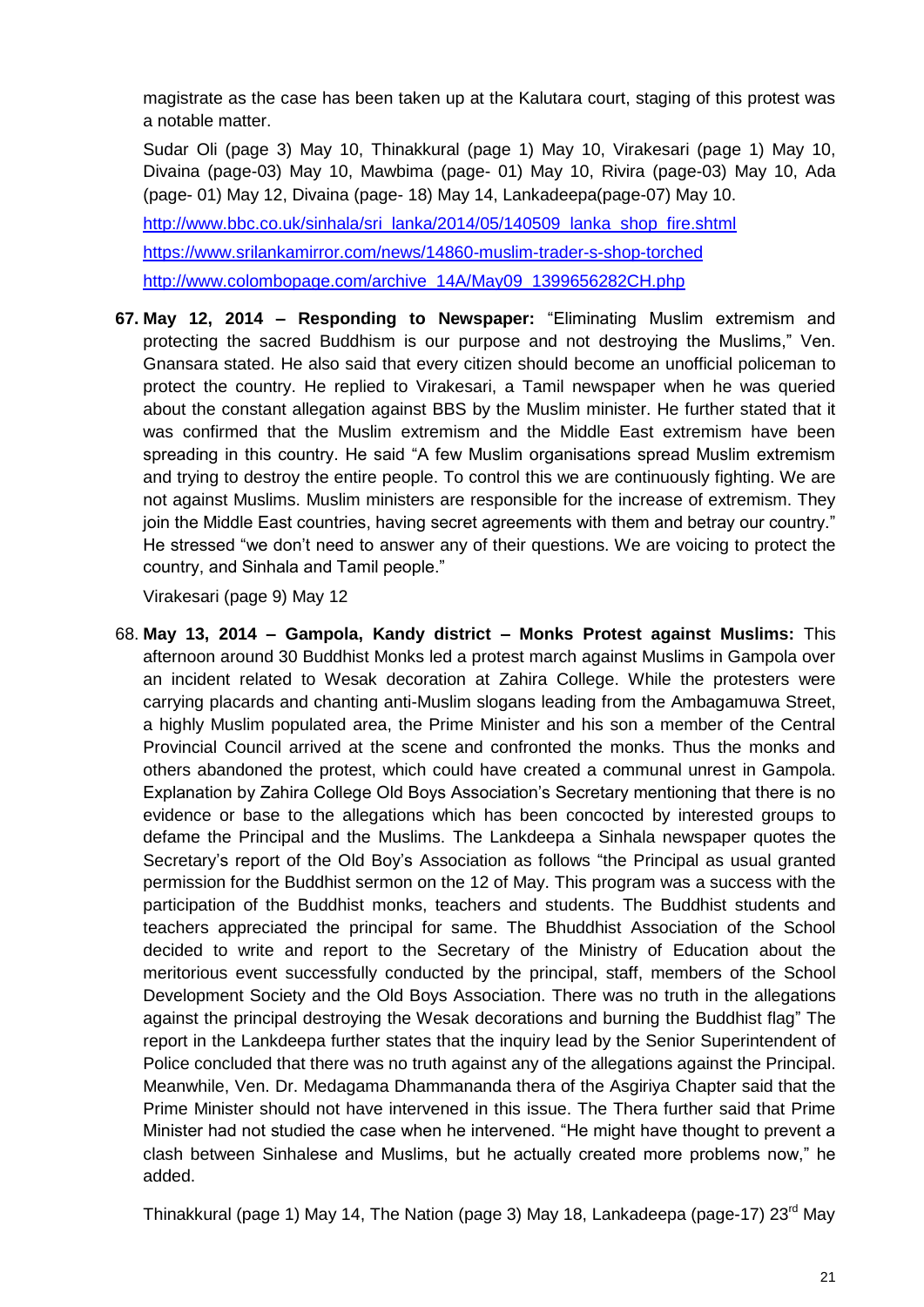69. **May 13, 2014** – **Authorities Propose Alternative School:** The education officials, the Governor of the Western Province and the Attorney General suggest Muslim Ladies College for the Muslim girl who filed a Fundamental Rights application seeking permission to wear Muslim clothes to Janadhipathi Balika Vidyalaya, Rajagiriya. The petitioner stated the respondents violated her fundamental rights by not permitting her to attend school wearing Muslim clothes. However the Supreme Court said, "First we must know her parents' response to the proposal given by the education officials the Governor and the Attorney General." The Court gave time till 3 June to the parents of the Muslim girl to decide whether they would like to send their daughter to Muslim Ladies College instead of Janadhipathi Balika Vidyalaya.

Ceylon Today (page 2) May 14, Rivira (page-01) May 15, Dinamina (page – 05) May 14 [http://www.ceylontoday.lk/16-63835-news-detail-parents-given-time-till-3-june-to-pick](http://www.ceylontoday.lk/16-63835-news-detail-parents-given-time-till-3-june-to-pick-school.html)[school.html](http://www.ceylontoday.lk/16-63835-news-detail-parents-given-time-till-3-june-to-pick-school.html)

70. **[May 14, 2014](https://plus.google.com/105223477671776086437/posts/doRZ6SPe1Vm) – Hanthana, Kandy District – Mosque Land Grab:** The National Housing Development Authority (NHDA) has divided a 40 perch land belonging to the mosque of the area into 3 plots and taking measures to give it to some people from the majority community. When the Administrators of the Mosque approached the Manager of the NHDA of Kandy in order to stop this act, they were asked to go to Colombo at the Minister"s level to stop it. This area has been tea and rubber estates since the British period. There was a Tamil School for the children of the labourers, a Hindu temple and a prayer hall for Muslims with an extent of 40 perches land which is over 100 years old.

<https://plus.google.com/105223477671776086437/posts/doRZ6SPe1Vm> [http://www.mettroleader.com/2014/05/blog-post\\_4048.html](http://www.mettroleader.com/2014/05/blog-post_4048.html) <http://dailyceylon.com/?p=1537>

71. **May 18, 2014 Mawanella, Ratnapura District: Muslim Owned Shop Torched:** A Muslim owned hardware shop in Mawanella was set on fire by an unidentified group. Muslims in the area believe that this was done deliberately by some anti- [Muslim elements.](http://www.ninjacloak.com/index.php/1010110A/d0381413f820e0002a00554d1059cadf37a0a0357282bf55898e6d71b2482d764025707598d0a1ebae9616666e8e90c7c7a40fb759d3920bb252a7ed4e0116337) This also created a tense situation among the communities in Mawanella. Muhamad Mahroof the owner of the shop says "if the fire brigade acted fast at least half of my shop could have been saved" I received a phone call around 3.00 a.m. informing that there was smoke in my shop. Within 10 minutes I arrived at the scene and informed the fire brigade. The response from the fire brigade was that none of the fire machines were working. Later the fire brigade from Kandy came and by that time everything was ablaze" the owner said. The opposition leader demanding a statement to the house from the prime minister, said "the assailants have entered forcefully to set fire. The police too have accepted it, but who are they?"

[https://www.colombotelegraph.com/index.php/video-muslim-owned-shop-torched-in](https://www.colombotelegraph.com/index.php/video-muslim-owned-shop-torched-in-mawanella/)[mawanella/](https://www.colombotelegraph.com/index.php/video-muslim-owned-shop-torched-in-mawanella/)

<http://dailynation.lk/muslim-owned-shop-mawanella-torched-rishard-condems/> [http://www.ft.lk/2014/05/20/rishad-strongly-condemns-burning-of-muslim-shop-in](http://www.ft.lk/2014/05/20/rishad-strongly-condemns-burning-of-muslim-shop-in-mawanella/)[mawanella/](http://www.ft.lk/2014/05/20/rishad-strongly-condemns-burning-of-muslim-shop-in-mawanella/)

Thinakkural (page 4) May 24

72. **May 19, 2014 - Wattalpola, Panadura, Colombo District: Businessmen Attacked:** Two Muslim businessmen were attacked near the Wattalpola White Temple Junction by a group of masked men at around 2 a.m. They were running a tea boutique near the new bridge in Panadura. The masked men crossed the road and attacked them asking, "are you Muslims" while they were returning home on a motorbike after finishing their usual duties. The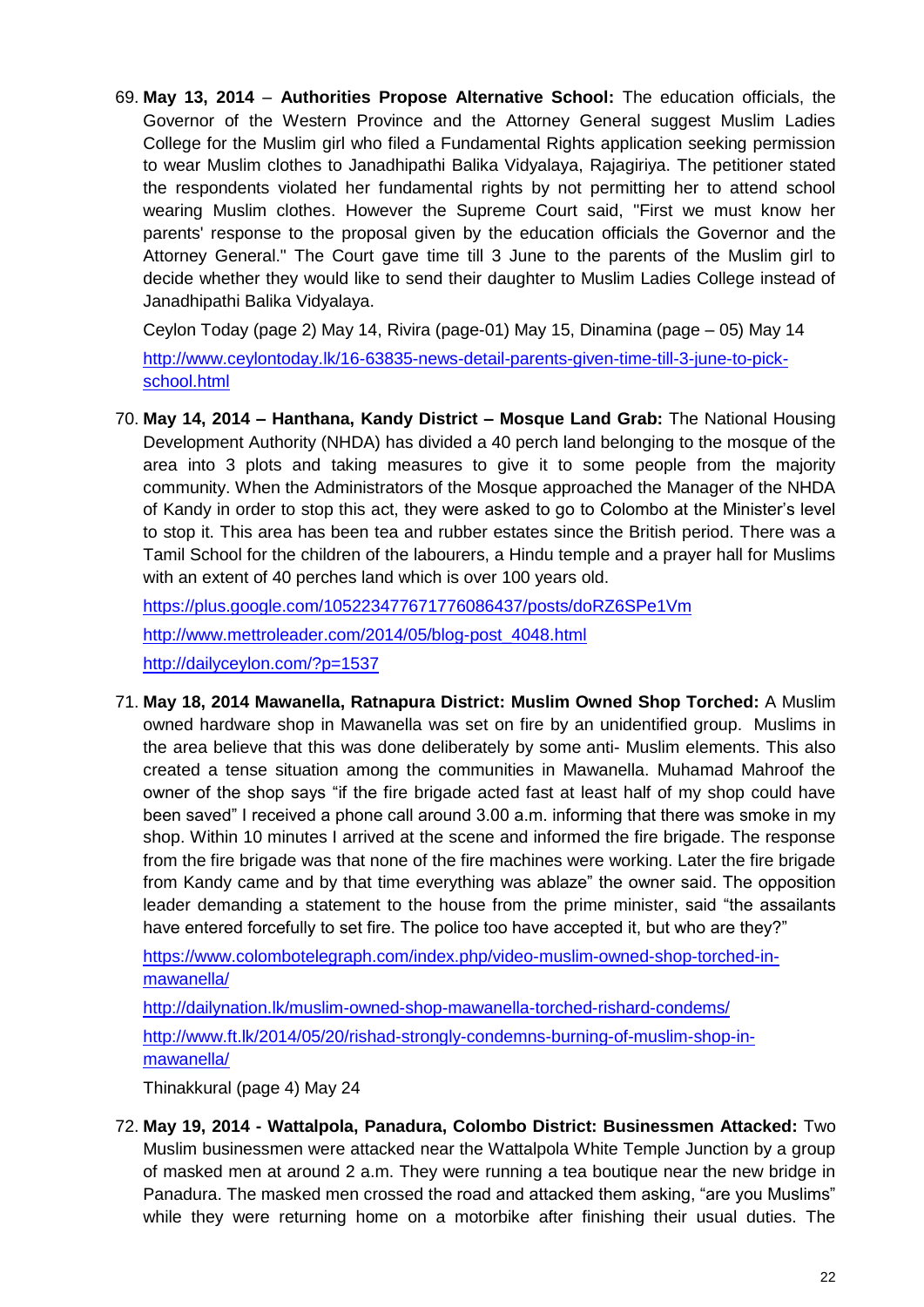assailants also attacked a few other vehicles on the road and one of the victims have complained to the Panadura police who were able to arrest two of the culprits. The victims are Ilyas Cassim (46 year) father of three children and 51 year old M H M Aththas, father of 5 children running a tea boutique near the new bridge in Panadura.

Virakesari - <http://www.virakesari.lk/articles/2014/05/19/>

73. **May 16, 2014 – Gampola, Kandy District – Muslim School Stoned:** A gang of unidentified persons pelted stones at Gampola Muslim Maha Vidyalaya early morning. They damaged the name-board of the school and shattered windows and glass. The class rooms in the main hall have also been damaged as a result of roof tiles breaking due to the pelted stones.

Sudar Oli (page 9) May 17, Thinakkural (page 9) May 17

74. **May 22, 2014 – Colombo - Book launch:** Bodu Bala Sena"s Education and Research Unit Chief Coordinator, Chamila Liyanage said, "Muslim population is increasing fast. Some assumption is that in 2040 the Muslims will be the majority in the country. We did a research on this and in 2081 Muslims will out number the Sinhalese." He was speaking at the book launch "Wanshayaka Vinasaya Abhimuwa" (A Race on its way to Annihilation) at the Colombo Public Library Auditorium. He further said "we should not allow the Sinhala race to perish. We have to take measures to increase the population. We have to think about the challenges faced by the Sinhalese and Tamils in the east. Muslims are trying to increase their number in the north as well. They associate with Tamil widows in the north and when a child is born they bring up the child as a Muslim." When speaking to the gathering Ven. Gnanasara said that Muslims are creating problems for the Sinhala race every day - the raping incident of a Sinhala woman in foreign employment agency in Kurunegala and the action of the employee of a shop in Aluthgama can be mentioned. "We have informed the police and are waiting for justice. We can"t be patient anymore. We requested time from the Inspector General of Police to discuss all this," he noted. He also said "from Shariya law, halal, madrasas, conducting activities in Arabic language to the wearing of the niqab and burka, there is a litany of issues with extremists and fundamentalists. At this rate they will come to get our robes." Ending the book launch on an ominous note, Ven. Gnanasara threatened "if they touch even one robe …"

Virakesari (page 22) May 26, Ceylon today (page 6) May 23, Irudina (page-01) May 25<sup>th</sup>

<https://www.google.lk/#q=chamila+liyanage+vangsayaka+vinasaya+abimua>

75. **May 24, 2014 – Colombo - Protest March Against Unethical Conversions:** The United Hindu Federation organized a protest march in Colombo against unethical conversions by providing money and other equipment. Around 1000 Hindu devotees took part in the march, which commenced from Vivekananda Road in Kotahena and concluded at Pillayar Kovil in Colombo. BBS General Secretary Ven. Gnanasara and some BBS monks also took part in the protest march and extended their support to the organizers. When he was addressing the gathering Ven. Gnanasara said "the time has come to protect Hindu and Buddhist religions, culture and values. Let us join together today, let us fight together." There are over 400 Christian organisations targeting Hindus and Buddhist in Colombo organising prayer meetings and showing an illusion to the world. On the other hand the Muslim Fundamentalists convert Hindus and Buddhists. In Deniyaya an entire village has converted to Islam" he added. "If we allow this to continue there won"t be Hindus and Buddhists in Sri Lanka" he warned. He invited the Hindus to unite with Buddhist to fight, stating that there are common religious and cultural traditions among the two communities.

Virakesari (page 15) May 27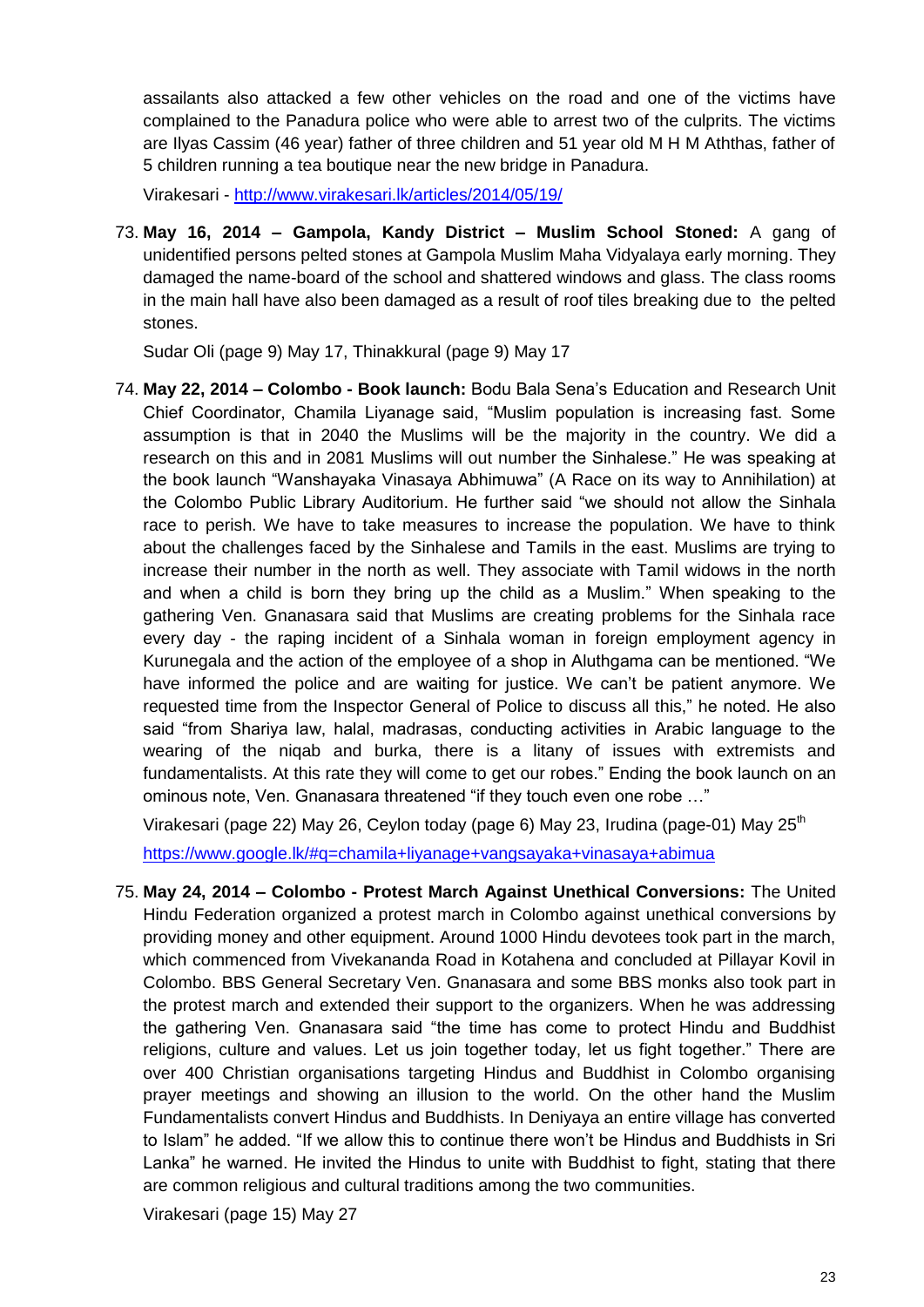**76. [May 26, 2014](http://mffcoexist.wordpress.com/2014/05/26/right-to-wear-islamic-attire/) – Rajagiriya, Colombo District, School Prevents Mother Entering with Headscarf :** M. Kairul Nisa Awoof, a Muslim woman, filed a fundamental rights application before the Supreme Court, seeking permission to enter the premises of Nawala Janadhipathi Balika Vidyalaya clad in Islamic attire. According to the petition, the petitioner, a mother of four children, shifted to Colombo from Hambantota to further the education of her children. In her petition to the Supreme Court Awoof said that she regularly vistited Gothami Balika Vidyalaya, where her eldest daughter is studying and Janadhipathi Vidyalaya, Rajagiriya where her other child is being educated. To date nobody has objected to her attire as being indecent, improper or unacceptable. The petitioner however said that Nayana Lakshitha Perera, Principal of Janadhipathi Balika Vidyalaya, Rajagiriya and Assistant Principal K.C. Padmamali had objected to and had prevented her from entering the school in Muslim attire. Petitioner said that as a result, she has been prevented from "effectively" seeing to her daughters" education

Virakesari (page 11) May 30, Dinamina (page – 05) May 24 <http://www.ceylontoday.lk/16-64818-news-detail-right-to-wear-islamic-attire.htmll>

77. **[May 27, 2014](http://mffcoexist.wordpress.com/2014/05/28/bearded-man-assaulted-in-badulla/) – Badulla, Badulla District. A Sinhalese believed to be a Muslim is attacked by mistake:** A bearded Sinhalese teacher was assaulted by a group of people near a school in Badulla. The individual had gone to the school to pick up his child when he was attacked. Assailants shouted "Thambiya" (derogatory term for Muslims) and beat him up; to their dismay he was a Sinhalese. Police have taken three people into custody over this attack. It is noted that the BBS had organised a demonstration in Badulla for that day and feelings were running high.

<http://mffcoexist.wordpress.com/2014/05/28/bearded-man-assaulted-in-badulla/>

**78. May 28, 2014 Badulla Town Badulla District: Muslim child assaulted at BBS rally:** At a sparsely attended demonstration in Badulla some BBS members attacked a 12 year old boy, on identifying that he was a Muslim. BBS organised a demonstration in Badulla today. The protesters gathered at the main bus halt and informed the public to save the Sinhala race as there is a conspiracy to destroy the Sinhala race. It was targeted against Muslims and Minister Dilan Perera. The participants were mainly from the Mahiyangana area. The protesters carried posters accusing Muslims of being drug dealers and butchers. They also held posters against Niqab and Minister Dilan Perera. The BBS members assault on the child occurred while a speaker was addressing the gathering stating that the BBS were the real owners of the country.

Divaina (page-04) May  $30<sup>th</sup>$ , Ada (page-05) May  $30<sup>th</sup>$ , Thinakkural (page 13) May 29 Virakesasri

<http://fblanka.com/bodu-bala-sena-attack-muslim-child-in-badulla/>

79. **[May 28, 2014:](http://mffcoexist.wordpress.com/2014/05/29/bbs-threaten-closure-of-masjidul-taqwa-keraminiya-mawanella/) Keraminiya, Mawanella: Monks demand closure of Mosque:** "Two Buddhist Monks from Keraminiya temple in Keraminiya in Mawanella entered Masjidul Tharul Hikma around 5.30 pm and ordered us to close the mosque" said Hismath, a teacher and the secretary of the Mosque. The monks have spent more than half an hour in the mosque and have used hard words with the Muslims who were there at that time. The driver of the three-wheeler in which they came in was videoing the mosque. Their demand was to close the Mosque sighting that there were other mosques in the area. "We came personally here because the police have not taken action to close this mosque even after we told them" the monks had said however since this mosque is legally registered under the Wakf Board the Trustees have made a complaint to the Police.